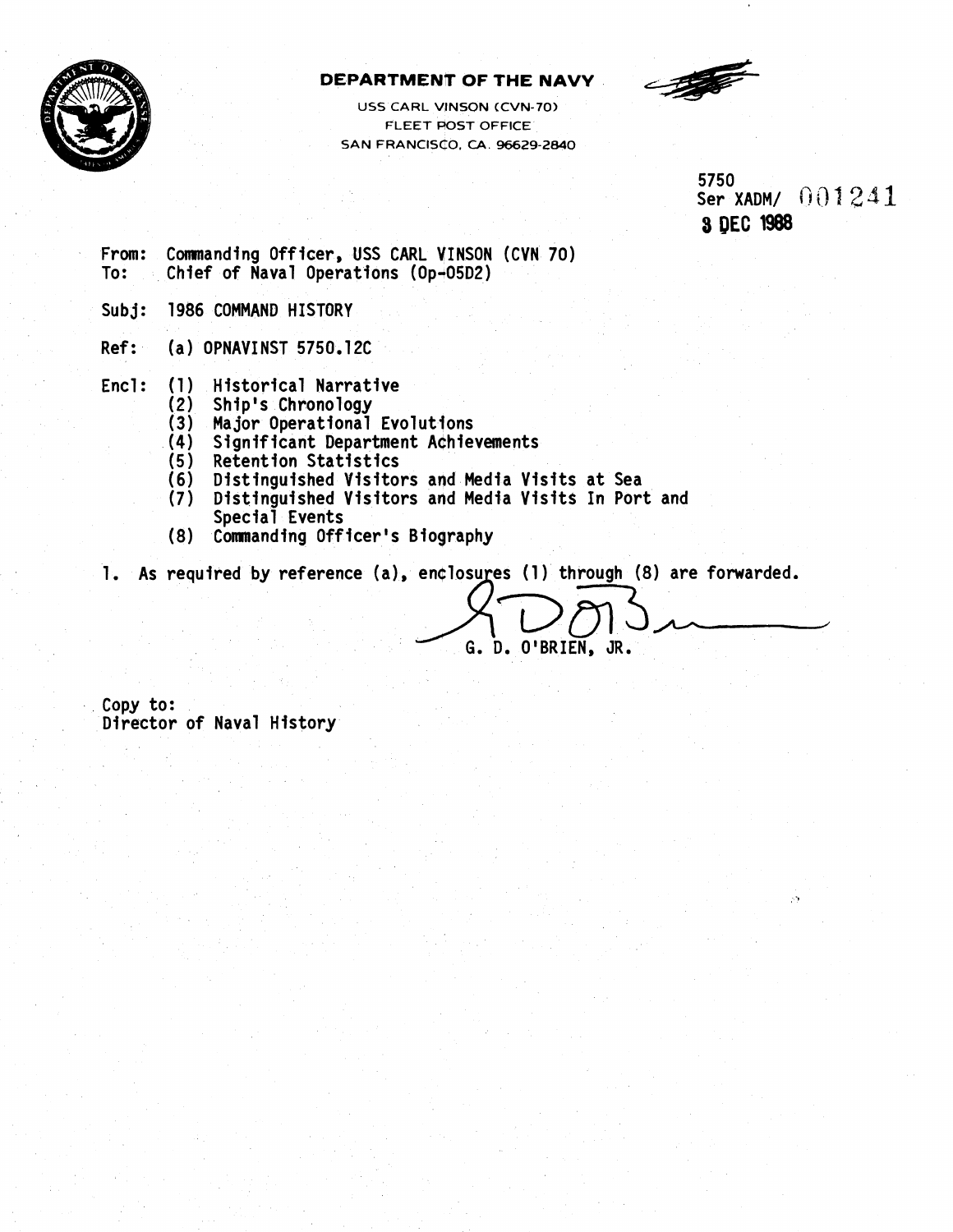### **HI STOR I CAL NARRATIVE**

USS CARL VINSON started the year at Pier 3, Naval Air Station, Alameda, California standing down for Christmas leave on 6 January 1986. CARL VINSON got underway for Fleet Replacement Squadron Carrier Qualifications during the period 7 to 13 January.

Captain Doyle J. Borchers, II, USN, was relieved as Executive Officer on 17 January 1986 by Commander Robert C. Williamson, Jr.

CARL VINSON completed its Ship's Restricted Availability on 12 March. From 13 March through 15 April, independent Steaming operations commenced in the Southern California Operating Area with the embarked airwing, Carrier Air Wing FIFTEEN, for Carrier Qualifications and READIEX 86-3.

Carrier Air Wing FIFTEEN, embarked on board USS CARL VINSON, consisted of nine squadrons. They were Fighter Squadrons (VF) 51 and 111, flying the F-14 Tomcat; Medium Attack Squadron (VA) 52 flying the A-6E Intruder; Light Attack Squadrons (VA) 27 and 97, flying the A-7E Corsair; Air Antisubmarine Squadron (VS) 29, flying the S-3A Viking; Air Antisubmarine Helicopter Squadron (HS) 4, flying the SH-3H Sea King; Tactical Electronic Warfare Squadron (VAQ) 134, flying the EA-6B Prowler; and Carrier Airborne Early Warning Squadron (VAW) 114, flying the E-2C Hawkeye. Also qmbarked during WESTPAC 86-87 was one C-2A Greyhound aircraft from Fleet Logistics Support Squadron (VRC) 50 and one EA-3 aircraft from Fleet Air Reconnaissance Squadron (VQ) 1.

Captain Thomas A. Mercer, USN, was relieved as Commanding Officer, USS CARL VINSON by Captain George D. O'Brien, Jr., on 20 March 1986.

USS CARL VINSON participated in RIMPAC 86 from 27 May to 18 June. The exercise involved navies from Japan, Great Britain, Canada, Australia and the United States, and ended with an inport period from 19 to 24 June in Pearl Harbor, Hawaii.<br>CARL VINSON departed Hawaii on 25 June for Operational Reactor Safeguards

Examination (ORSE), conducted on board while enroute to Alameda. ORSE was completed on 1 July and CARL VINSON returned to Alameda on 2 July for pre-deployment standdown.

On 12 August, the ship departed NAS Alameda for an extended Western Pacific deployment via the Northern Pacific and Bering Sea. Staffs embarked on board were Commander, Carrier Group THREE, RADM Edward W. Clexton, Jr.; Commander, Destroyer Squadron NINE, CAPT James B. Perkins, 111; and Commander, Carrier Air Wing FIFTEEN, CAPT Ronald J. Zlatoper. NORPAC/Bering Sea Ops in August were the first conducted in naval history. It presented unique challenges. with high winds, low clouds and fog in the summer and rapidly varying conditions. CARL VINSON wrote a new chapter in the history of USN CV operations during 18-24 August 1986.

Despite the weather, Air Department, Air Operations, Combat Direction Center, Communications Department and the Intel 1 igence Center turned in strong performances.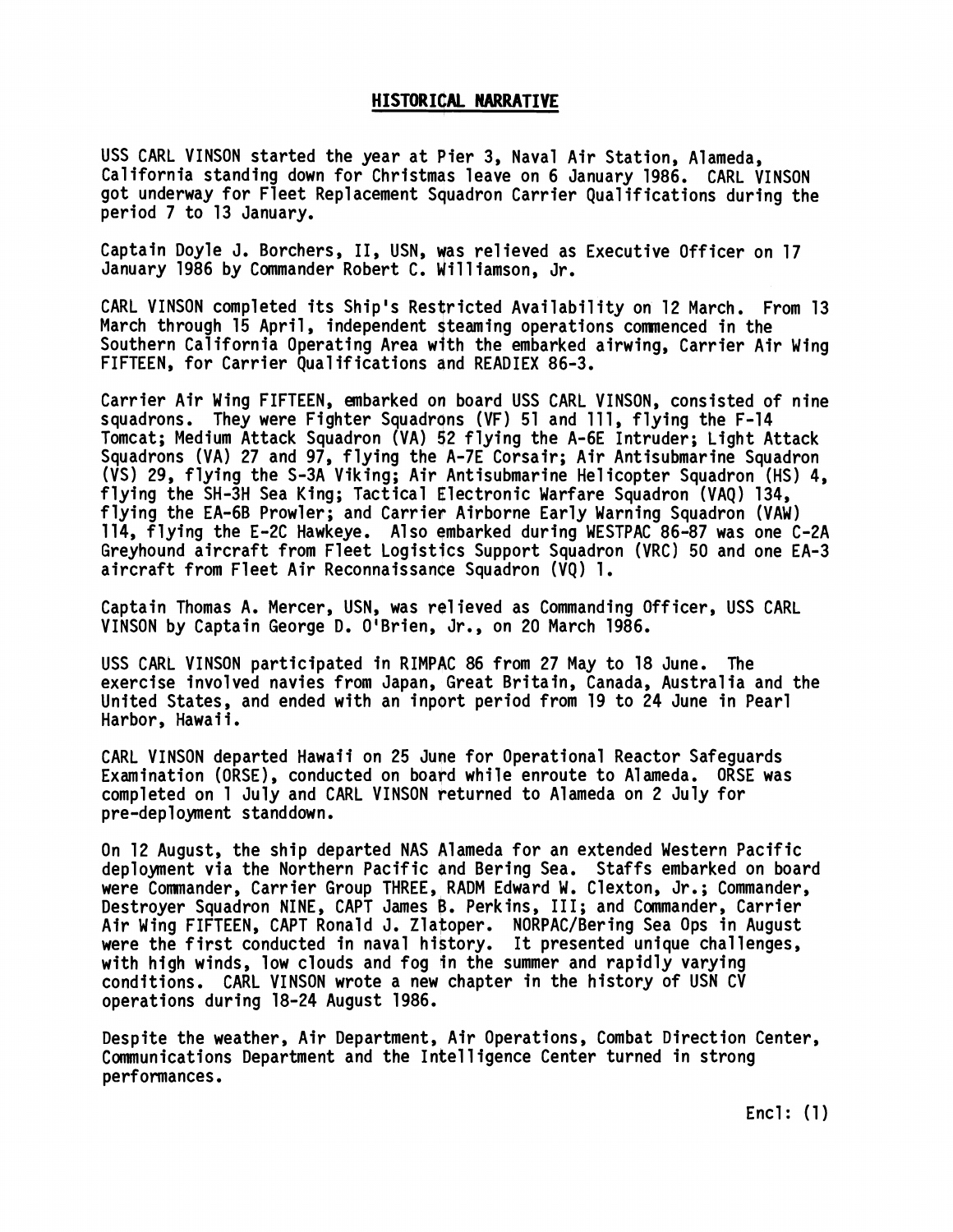On 27 August, USS CARL VINSON inchopped to Commander, Seventh Fleet. During its transit to Subic Bay, Republic of the Philippines, CARL VINSON participated in several exercises in or near Japan and Korea, which concluded with a four-day port visit to Pusan, Korea.

Following a six-day port visit at Subic Bay, CARL VINSON got underway for its third Indian Ocean/North Arabian Sea deployment. En route, representatives of the Sultan of Brunei visited the Battlestar and were given an orientation tour. Brunei is an independent nation, located on Borneo's northwestern coast.

After a six-day visit to Singapore, CARL VINSON continued west and entered the Indian Ocean on 29 September. At the completion of a short operating period, CARL VINSON made a seven-day visit to Diego Garcia, British Indian Ocean Territories.

On 11 October, CARL VINSON began a four-day transit to Masirah, Oman.

Over the next two weeks, CARL VINSON conducted several exercises before returning to Masirah. After a short anchorage at Masirah, CARL VINSON conducted port visits at Mombasa, Kenya, and Dfego Garcia, followed by an underway visit by ADM James A. Lyons, Jr., CINCPACFLT. CARL VINSON perticipated in four exercises prior to visiting Freemantle, Western Australia during a lull in the America's Cup competition, where it remained through the Christmas hol iday.

1986 ended with CARL VINSON underway in the Indian Ocean.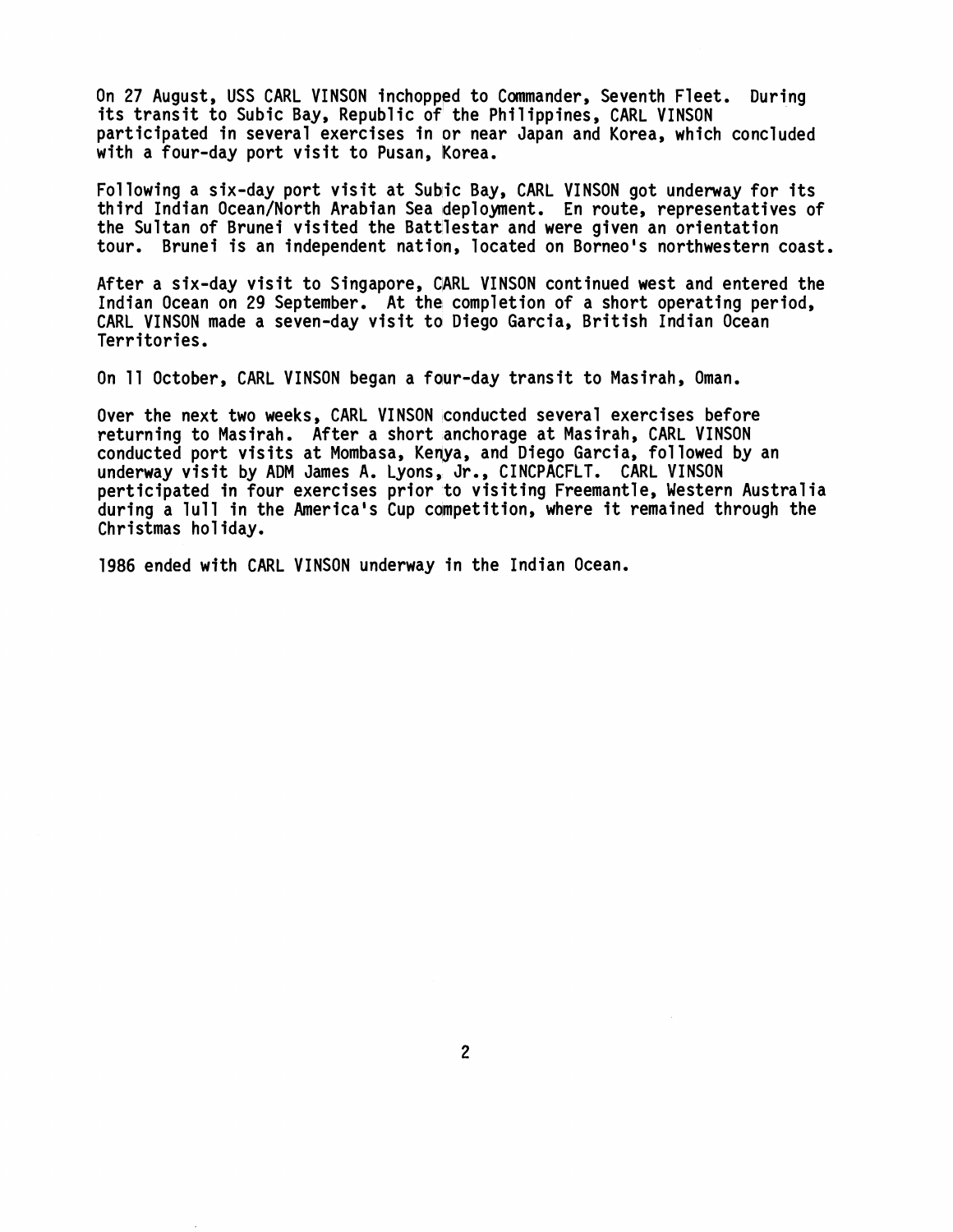$\sim$ 

| CARL VINSON CHRONOLOGY             |                                                       |  |  |  |  |  |
|------------------------------------|-------------------------------------------------------|--|--|--|--|--|
| <b>DATE</b>                        | <b>EVENTS</b>                                         |  |  |  |  |  |
| 01JAN - 06JAN86                    | INPORT ALAMEDA, CHRISTMAS LEAVE                       |  |  |  |  |  |
| 07JAN - 13JAN86                    | FRS CQ                                                |  |  |  |  |  |
| 14JAN - 12MAR86                    | INPORT ALAMEDA, UPKEEP                                |  |  |  |  |  |
| <b>19FEB86</b>                     | COMCARAIRWING FIFTEEN CHANGE OF COMMAND               |  |  |  |  |  |
| <b>28FEB86</b>                     | COMCARGRU THREE CHANGE OF COMMAND                     |  |  |  |  |  |
| 01MAR86<br>03MAR86                 | CARL VINSON'S 4TH BIRTHDAY<br>COMMAND INSPECTION      |  |  |  |  |  |
| 13MAR - 18MAR86                    | $CVM-15 CQ$                                           |  |  |  |  |  |
| 19MAR - 21MAR86                    | INPORT SAN DIEGO                                      |  |  |  |  |  |
| <b>20MAR86</b>                     | CARL VINSON'S CHANGE OF COMMAND                       |  |  |  |  |  |
| 22MAR - 28MAR86                    | AIR OPERATIONS, SOCAL                                 |  |  |  |  |  |
| 29MAR - 30MAR86                    | INPORT SAN DIEGO                                      |  |  |  |  |  |
| 31MAR - 14APR86                    | ADVANCE TRAINING ASSESSMENT, AIR OPS                  |  |  |  |  |  |
| 15APR - OIMAY86                    | INPORT ALAMEDA, UPKEEP                                |  |  |  |  |  |
| 02MAY - 16MAY86                    | AIR OPS ENROUTE HAWAII                                |  |  |  |  |  |
| 17MAY - 26MAY86                    | INPORT PEARL HARBOR, HAWAII                           |  |  |  |  |  |
| 27MAY - 18JUN86                    | RIMPAC 86, BGE EVALUATION                             |  |  |  |  |  |
| 19JUN - 24JUN86                    | INPORT PEARL HARBOR, HAWAII                           |  |  |  |  |  |
| 25JUN - 02JUL86<br>03JUL - 11AUG86 | AIR OPS ENROUTE ALAMEDA                               |  |  |  |  |  |
| <b>12AUG86</b>                     | <b>POM</b><br>DEPLOY WESTPAC                          |  |  |  |  |  |
| 12AUG - 17AUG86                    | TRANSITEX 86-20A                                      |  |  |  |  |  |
| 18AUG - 22AUG86                    | NORPAC OPS BERING SEA                                 |  |  |  |  |  |
| 20AUG - 21AUG86                    | LOW LEVELS ALEUTIAN ISLANDS                           |  |  |  |  |  |
| 21AUG - 24AUG86                    | SUMMER, NORTHERN PACIFIC OPS                          |  |  |  |  |  |
| <b>27AUG86</b>                     | INCHOP SEVENTH FLEET                                  |  |  |  |  |  |
| 28AUG - 30AUG86                    | RIPSAW BOMBING, JAPAN                                 |  |  |  |  |  |
| 31AUG86                            | CHINHAE MINEX, KOREA                                  |  |  |  |  |  |
| 01SEP - 05SEP86                    | IN PORT PUSAN, KOREA                                  |  |  |  |  |  |
| 05SEP86                            | KOON-NI BOMBING, LOW LEVELS, KOREA                    |  |  |  |  |  |
| - 06SEP86<br>05SEP                 | SEVENTH FLEET INCHOPEX 86-4                           |  |  |  |  |  |
| 07SEP - 08SEP86                    | TORI SHIMA BOMBING                                    |  |  |  |  |  |
| 09SEP - 10SEP86<br>09SEP - 18SEP86 | CONRECEX 2-86<br>COPE THUNDER 86-7                    |  |  |  |  |  |
| 12SEP - 17SEP86                    | IN PORT SUBIC BAY, REPUBLIC OF THE PHILIPPINES        |  |  |  |  |  |
| <b>18SEP86</b>                     | <b>SINKEX</b>                                         |  |  |  |  |  |
| 20SEP86                            | Representative of the SULTAN OF BRUNEI/DISTINGUISHED  |  |  |  |  |  |
|                                    | VISITOR PRESENTATION                                  |  |  |  |  |  |
| 23SEP - 28SEP86                    | IN PORT SINGAPORE                                     |  |  |  |  |  |
| <b>29SEP86</b>                     | SONG SONG BOMBING, MALAYSIA                           |  |  |  |  |  |
| 29SEP - 30SEP86                    | ASW 36HR EXTENDEX                                     |  |  |  |  |  |
| 020CT86                            | WOG DAY                                               |  |  |  |  |  |
| 050CT - 110CT86                    | IN PORT DIEGO GARCIA                                  |  |  |  |  |  |
| 100CT - 110CT86                    | PORT BREAKOUT (BG, MLSF)                              |  |  |  |  |  |
| 170CT - 210CT86<br>250CT - 280CT86 | ANCHORAGE MISIRAH<br>BEACON FLASH BOMBING, LOW LEVELS |  |  |  |  |  |
| 290CT86                            | RM PASSEX, OTH USS MISSOURI 1000 NM STRIKE            |  |  |  |  |  |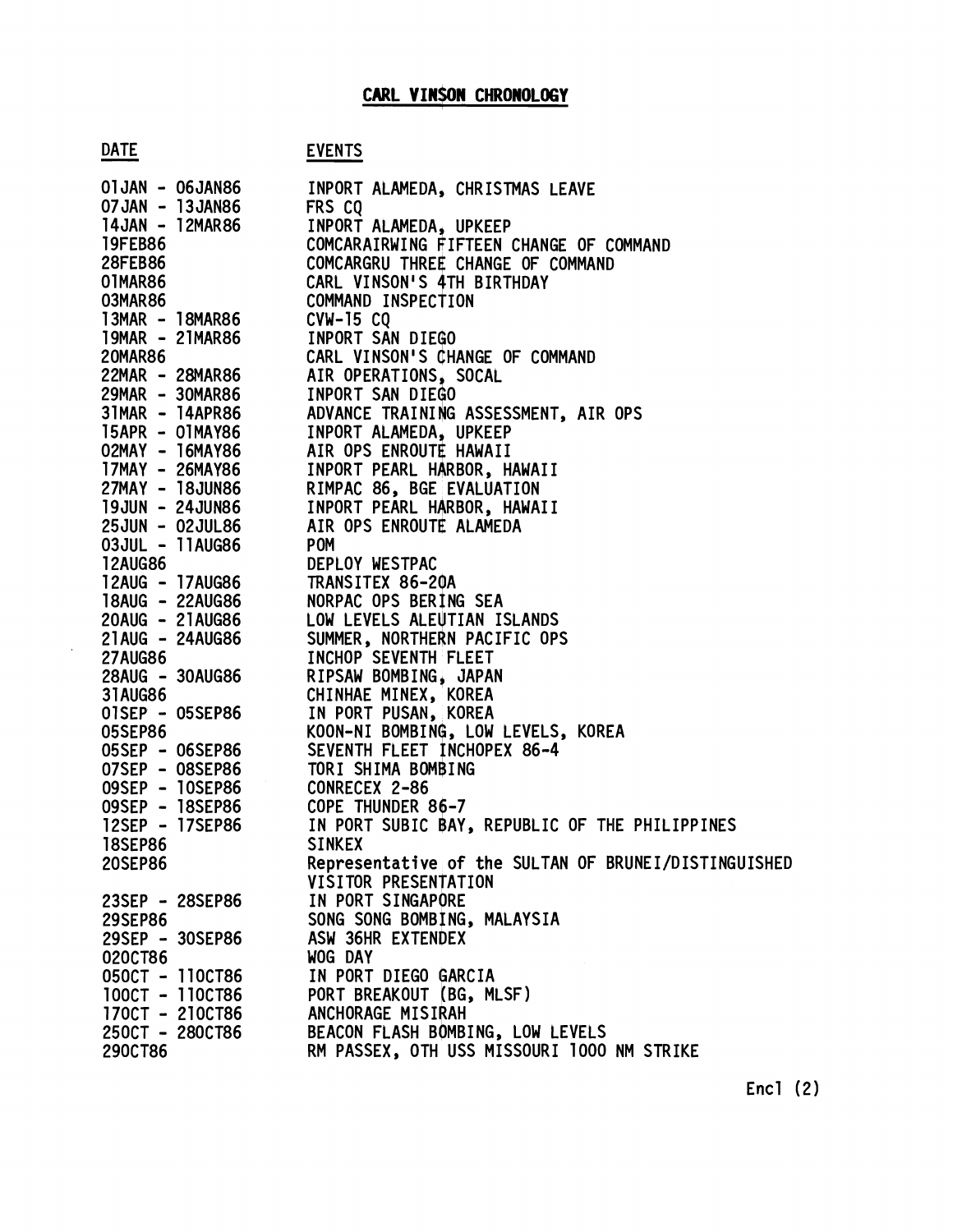| <b>DATE</b>                                                                                                                                                                                                              | <b>EVENTS</b>                                                                                                                                                                                                                                                                                                      |
|--------------------------------------------------------------------------------------------------------------------------------------------------------------------------------------------------------------------------|--------------------------------------------------------------------------------------------------------------------------------------------------------------------------------------------------------------------------------------------------------------------------------------------------------------------|
| 300CT - 02NOV86<br>04NOV - 05NOV86<br>07NOV - 11NOV86<br>17NOV - 23NOV86<br>29NOV - 06DEC86<br>01DEC - 03DEC86<br>07DEC - 10DEC86<br>15DEC - 16DEC86<br>16DEC - 17DEC86<br>17DEC - 18DEC86<br>19DEC - 26DEC86<br>31DEC86 | ANCHORAGE MISIRAH<br>FRENCH COMIDEASTFOR PASSEX<br>ANCHORAGE MISIRAH<br>IN PORT MOMBASA, KENYA<br>IN PORT DIEGO GARCIA<br>CINCPACFLT VISIT<br>WEAPONS WEEK 87-1<br>BUSY CUSTOMER 87-1<br><b>RAN PASSEX</b><br>LEARMONTH LANCELIN BOMBING, LOW LEVELS<br>IN PORT FREMANTLE, AUSTRALIA<br>INDONESIAN DV PRESENTATION |

 $\ddot{\phantom{a}}$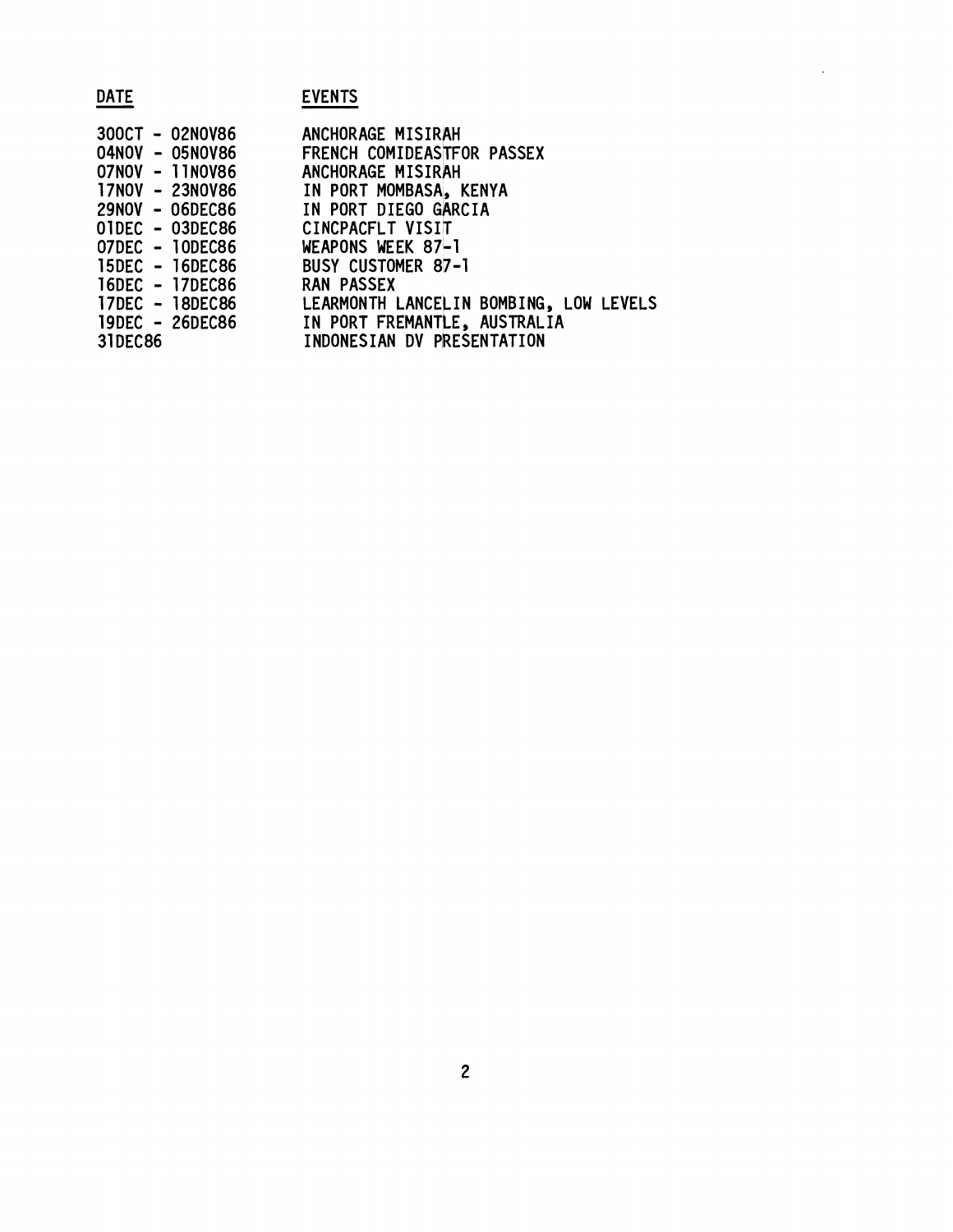## **1986 MAJOR OPERATIONAL EVOLUTIONS (UNDERWAY REPLENISHMENTS)**

| 09 JAN        | UNREP WITH USS WABASH (AOR-5) (500,000 GALS JP-5)            |
|---------------|--------------------------------------------------------------|
| 10 JAN        | UNREP WITH USS KISKA (AE-35) (444 PALLETS AMMUNITION)        |
| <b>15 MAR</b> | UNREP WITH USS MAUNA KEA (AE-22) (400 PALLETS IRF)           |
| 17 MAR        | UNREP WITH USNS KAWISHIWI (TAO-146) (500,000 GALS JP-5)      |
| <b>27 MAR</b> | UNREP WITH USS JOULETT (CG-29) (DELIVERED 60,000 GALS JP-5)  |
| <b>02 APR</b> | UNREP WITH USS ROANOKE (AOR-7) (1,300,000 GALS JP-5)         |
| 07 APR        | UNREP WITH USS ROANOKE (AOR-7) (1,000,000 GALS JP-5)         |
| 12 MAY        | UNREP WITH USS ROANOKE (AOR-7) (550,000 GALS JP-5)           |
| <b>29 MAY</b> | UNREP WITH USS ROANOKE (AOR-7) (1,000,000 GALS JP-5)         |
| 01 JUN        | UNREP WITH USS ROANOKE (AOR-7) (1,000,000 GALS JP-5)         |
| <b>02 JUN</b> | UNREP WITH USS BREWTON (FF-1086) (DELIVERED TOKEN HOOKUP)    |
| <b>06 JUN</b> | UNREP WITH HMAS SYDNEY (FFG 03) (DELIVERED 60,000 GALS JP-5) |
| <b>17 JUN</b> | UNREP WITH USS ROANOKE (AOR-7) (775,000 GALS JP-5)           |
| <b>27 JUN</b> | UNREP WITH USS WILLAMETTE (A0-180) (1,500,000 GALS JP-5)     |
| 01 JUL        | UNREP WITH USS MOUNT HOOD (AE-29) (140 PALLETS NFT)          |
| <b>14 AUG</b> | UNREP WITH USS CAMDEN (AOE-2) (850,000 GALS JP-5)            |
| <b>16 AUG</b> | UNREP WITH USS FOSTER (DD-964) (100,000 GALS JP-5)           |
| 20 AUG        | UNREP WITH USS ROANOKE (AOR-7) (1,500,000 GALS JP-5)         |
| <b>22 AUG</b> | UNREP WITH USS BERKELEY (DDG-13) (DELIVERED TOKEN HOOKUP)    |
| <b>26 AUG</b> | UNREP WITH USS BERKELEY (DDG-13) (50,000 GALS JP-5)          |
| <b>30 AUG</b> | UNREP WITH USS ROANOKE (AOR-7) (1,500,000 GALS JP-5)         |
| 09 SEP        | UNREP WITH USS ROANOKA (AOR-7) (800,000 GALS JP-5)           |
| 01 OCT        | UNREP WITH USS SAN JOSE (AFS-7) (270 PALLETS PROVISION)      |
| 03 OCT        | UNREP WITH USS ROANOKE (AOR-7) (1,300,000 GALS JP-5)         |
| 14 OCT        | UNREP WITH USS ROANOKE (AOR-7) (1,000,000 GALS JP-5)         |
| 23 OCT        | UNREP WITH FNS VAR (A0+608) (RECEIVED DRY HOOKUP)            |
| 27 OCT        | UNREP WITH USS ROANOKE (AOR-7) (1,400,000 GALS JP-5)         |
| <b>12 NOV</b> | UNREP WITH USS ROANOKE (AOR-7) (1,500,000 GALS JP-5)         |
| <b>15 NOV</b> | UNREP WITH USS SAN JOSE (AFS-7) (300 PALLETS PROVISION AND   |
|               | <b>RETROGRADE)</b>                                           |
| <b>28 NOV</b> | UNREP WITH USS ROANOKE (AOR-7) (1,300,000 GALS JP-5)         |
| 14 DEC        | UNREP WITH USS ROANOKE (AOR-7) (1,400,000 GALS JP-5)         |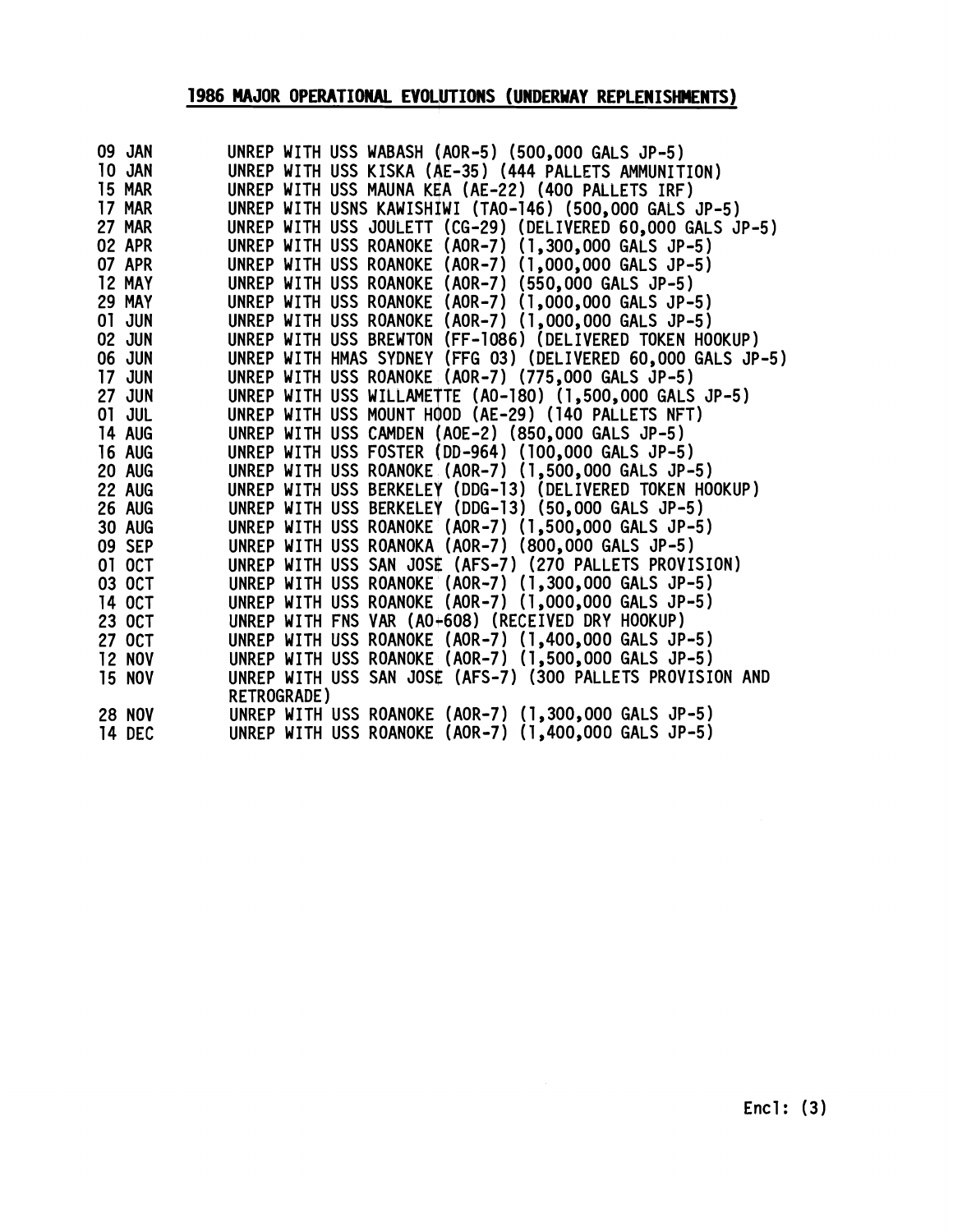### **SIGNIFICANT DEPARTMENT ACHIEVEHENTS**

**Engineering Departnent.** The CARL VINSON Engineering Department devoted the early part of 1986 preparing for deplloyment. The ship's Damage Control procedures passed evaluation during an Advanced Training Assessment in March, which culminated in the first mass conflagration drill conducted on board CARL VINSON. The annual Operational Reactors Safeguard Examination was conducted 20 June to 01 July. A grade of Average was awarded. During the transit from Subic Bay to Singapore, a major casualty occurred to the Number 4 aircraft elevator. A tiger team was flown to Singapore from Ship Repair Facility, Subic Bay, Republic of the Philippines. Working around the clock, the tiger team and ship's force completed repairs prior to sailing from Singapore. Athletic competitions and a series of damage control Olympics, held at Misarah, broke up long underway periods in the Indian Ocean. CARL VINSON won the first two DC Olympics, and as a result of a superb showing in all athletic events, the Engineering Department won the Captain's Cup for 1986. The end of the year brought a stepped-up schedule of engineering casualty control drills and a visit by the Nuclear Power Mobile Training Team, prior to Christmas in Perth, Australia.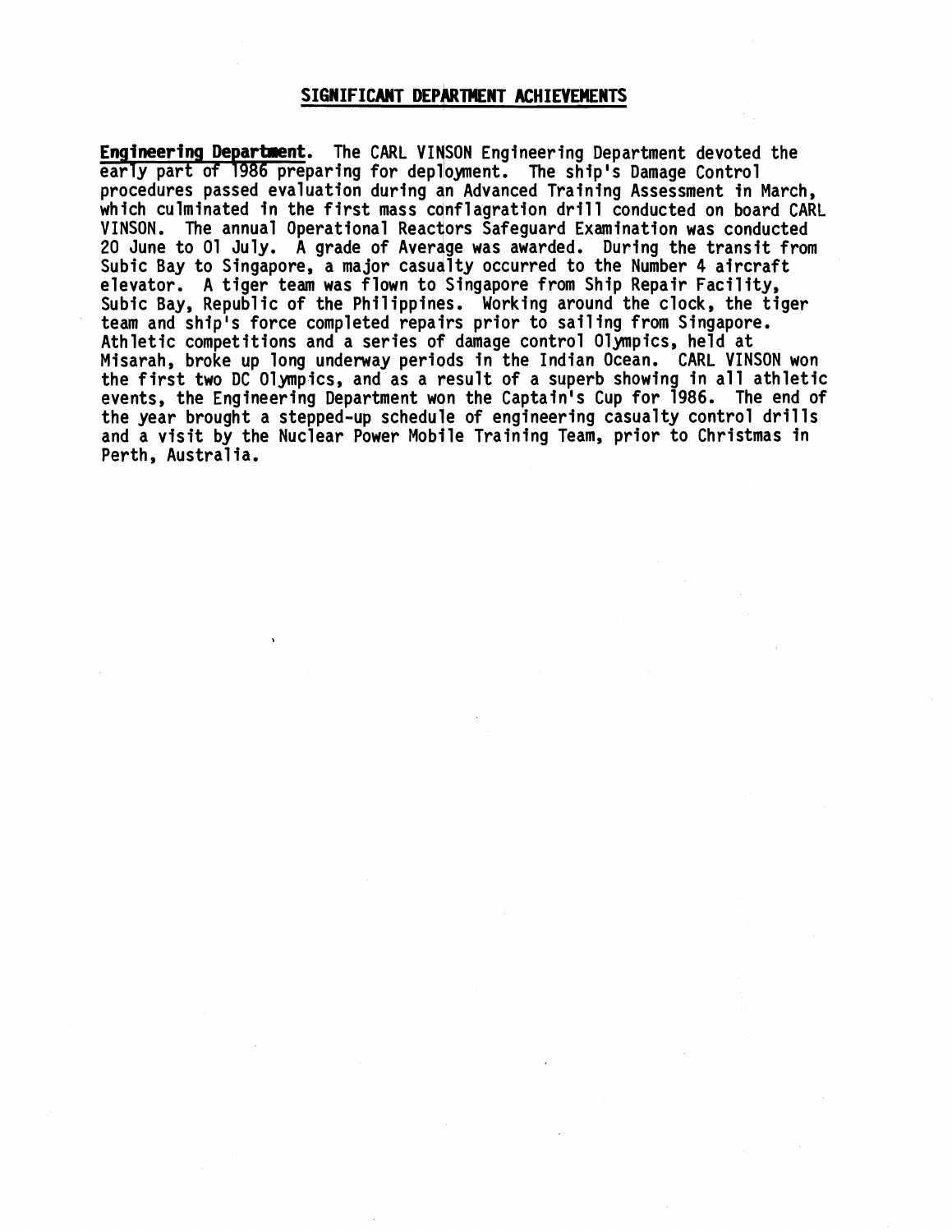**Supply Department.** The Supply Department hit the deck running to start 1986. The first two quarters went quickly as preparations for an upcoming Supply Inspection began and the ship took part in READIEX 86-3 (March-April 1986) and RIMPAC 86 (May-July 1986). The high operating tempo during these two exercises required an unusual ly intensive Pre-Overseas Movement (POM) loadout by the Material, Aviation Support, Food Service and Ship's Store divisions. These loadouts were requilred to replenish stores used up in support of the exercises. READIEX saw the establishment of the logistics team within Battle Group CHARLIE which would exist throughout RIMPAC and the NORPAC/WESTPAC/Indian Ocean deployment. Underway logistics for RIMPAC were especially complex as two carrier battle groups operated in mutual support across an ocean area exceeding 1,500 nautical miles; transfers of critical material were a great challenge, but one which was successfully overcome. Also complicating the logistics picture was the inclusion of Japanese, English, Canadian, and Australian unilts into the exercise. During the first quarter, the department was deeply involved in preparations for the Supply Management Inspection (SMI) which toak place in April 1986. This was the first inspection in AIRPAC using the accountability criteria contained in the type commander's new inventory accuracy directives. The long hours of hard work in preparation for the inspection paid off as the department received an overall grade of EXCELLENT. Numerous people received comnendatory comments in the final type commander inspection neport. In late April, the recently established Depot Level Repairable (DLR) branch began the ship's first reconciliation of its repairable assets. This joint effort by the ship's company and a type commander assist team, involved the inventorying of more than 12,000 DLR items. Deploying in August, CARL VINSON became the first carrier to operate for an extended period in the Bering Sea. This new environment required imagination to overcome both the elements and the scarcity of logistics support in the area. In spite of these adverse conditions the NMCS/PMCS and Casualty Report (CASREP) rates were kept to a minimum. Strenuous expediting kept the former under control while a vigorous Urgent Material Screen program held OASREPS to a new low for underway time. The first port visit of the deployment, to Pusan, Korea, saw the first Inport Replenishment (INREP) done by CARL VINSON with an Mobile Logistics Support Force (MLSF) ship. This policy of conducting INREPs was continued in subsequent ports, resulting in a reduction in the number of UNREPs done by the ship. The port visit to Subic Bay in September 1986 involved an around the clock material loadout of stores for all Supply divisions. After entering the Indian Ocean, the department settled into a routine of anchoring at A1 Masirah, Oman, and conducting regular airhead operations there. Support of the battle group again became a challenge as it remained dispersed throughout the Indian Ocean and CARL VINSON continued to be responsible for logistics coordination.

**Aircraft Intermediate Maintenance Department.** 1986 was a banner year for CARL VINSON's AIMD Department. AIMD completed an Aviation Maintenance Inspection, received numerous accolades and an overall adjective grade of excellent. It inducted 29,531 items, an increase of 9,000 items over 1985. CARL VINSON's AIMD documented 556,671 manhours and had an annual efficiency of 75.9 percent. Support Equipment avaiilabil ity was outstanding which directly effected the success of CVW-15.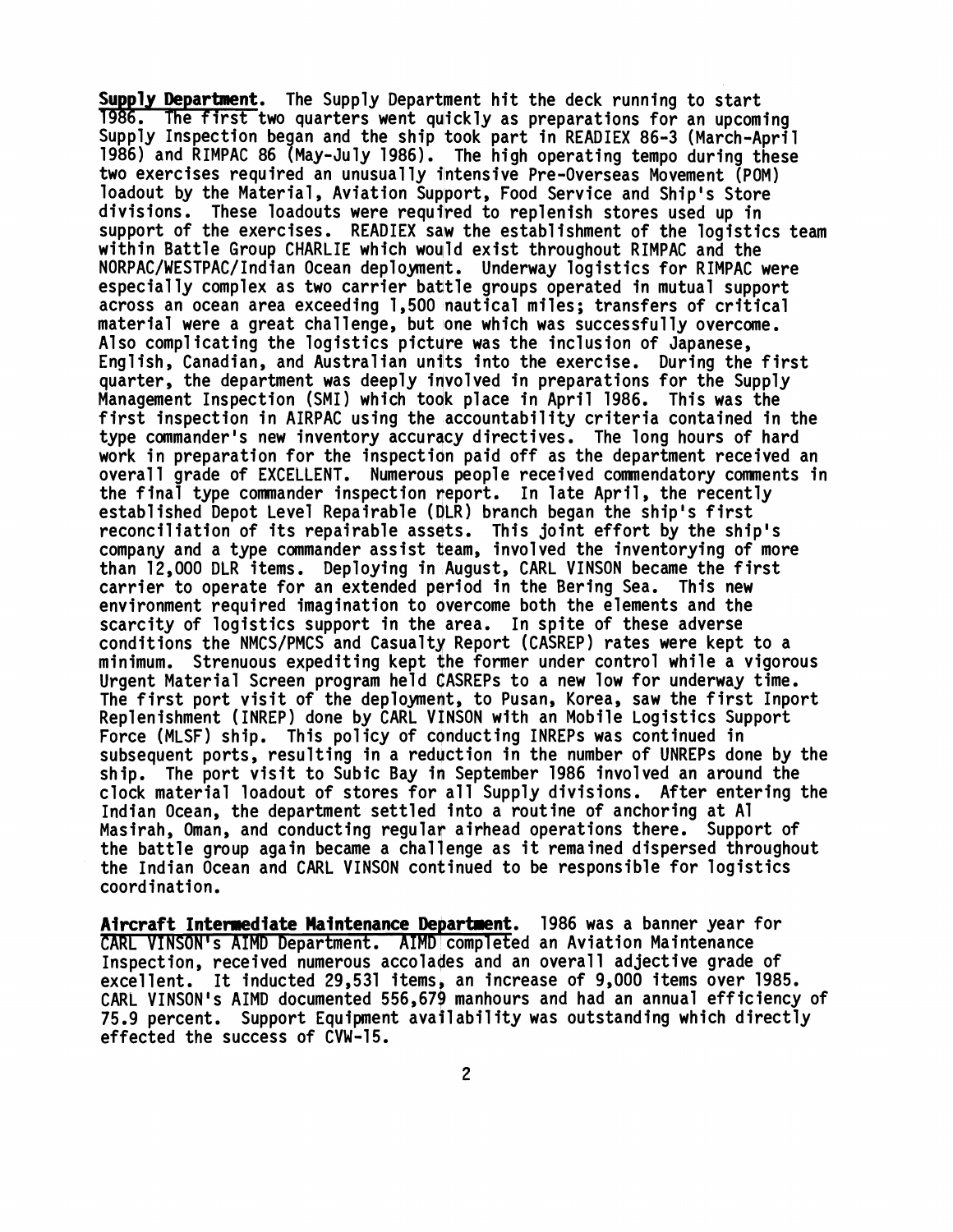Air Department. Air Department had many notable accomplishments in 1986.<br>These included 13,850 catapult launches and 13,935 arrested landings, brithe ship's total arrested landings to 56,218 at the end of the year. V-1<br>(Fl These included 13,850 catapult launches and 13,935 arrested landings, bringing the ship's total arrested landings to 56,218 at the end of the year. V-1 (Flight Deck) made 89,938 aircraft moves with an aircraft crunch rate of only .0002446. V-3 Division (Hangar Bays) made 3,621 aircraft moves and ended the year with an impressive aircraft crunch rate of only .0002. V-4 Division (Fuels) received over 23,525,932 gallons of JP-5 aircraft fuel from tankers and conducted the first pierside refueling of CARL VINSON. Air Department operated every type of carrier-capable aircraft in the Navy inventory, carrier qualified three separate air wings, and conducted 32 vertical replenishments -- receiving 1,700 lifts during 1986.

### Communications Department.

| January                    | January.                     | -Implemented UHF Demand Assigned Multiple Access (DAMA)                                                         |            | operation achieving initial operating capability (ICO) in late                                                                                                                                   |  |
|----------------------------|------------------------------|-----------------------------------------------------------------------------------------------------------------|------------|--------------------------------------------------------------------------------------------------------------------------------------------------------------------------------------------------|--|
| March                      | Subsystem (OTCIXS).          | -Installed Officer in Tactical Command Information Exchange                                                     |            |                                                                                                                                                                                                  |  |
| April                      |                              |                                                                                                                 |            | -NAVELEX Vallejo installed a prototype AN/WSC-3 SATCOM antenna<br>splitter which allowed the two OE-82C SATCOM antenna to track<br>two widely separated satellite constellations simultaneously. |  |
| July                       |                              | -Installed two new high-speed, heavy-duty XEROX 1090<br>reproduction machines replacing the older XEROX 1075's. |            |                                                                                                                                                                                                  |  |
| September                  | new requirements.            |                                                                                                                 |            | -Modified all installed TSEC/KW-37 crypto equipment to meet the                                                                                                                                  |  |
| November                   | release 11.2.                |                                                                                                                 |            | -Installed Message Processing and Distribution System software                                                                                                                                   |  |
|                            |                              | MESSAGE VOLUME FOR 1986                                                                                         |            |                                                                                                                                                                                                  |  |
| <b>MONTH</b><br>January    | TOTAL SENT<br>1,819<br>1,551 | TOTAL RECEIVED<br>12,168<br>10,311                                                                              | HF SENT    | HF RECEIVED                                                                                                                                                                                      |  |
| February<br>March<br>April | 3,977<br>4,902               | 17,375<br>18,942                                                                                                | 536<br>201 | 1,925<br>2,822                                                                                                                                                                                   |  |

### MESSAGE VOLUME FOR 1986

| <b>MONTH</b> | TOTAL SENT | TOTAL RECEIVED | HF SENT | HF RECEIVED |
|--------------|------------|----------------|---------|-------------|
| January      | 1,819      | 12,168         |         |             |
| February     | 1,551      | 10,311         |         |             |
| March        | 3,977      | 17,375         | 536     | 1,925       |
| April        | 4,902      | 18,942         | 201     | 2,822       |
| May          | 4,965      | 18,750         |         |             |
| June         | 5,807      | 16,431         |         |             |
| $J$ uly      | 4,203      | 16,969         |         |             |
| August       | 4,556      | 23,847         |         |             |
| September    | 5,012      | 24, 163        |         |             |
| October      | 7,553      | 29,830         |         |             |
| November     | 6,984      | 27,352         | 446     | 1,299       |
| December     | 5,225      | 23,816         | 201     | 1,027       |
| <b>TOTAL</b> | 56,554     | 239,954        | , 384   | 7,073       |

**Maintenance Department.** 1986 was a year of change for the Management Information Systems Department. Previously, functions were distributed among three divisions: Shipboard Nontactical ADP Programs (SNAP), Administrative Support (ASD) , and Research and Development (R&D) . The department was streamlined by returning the SNAP division to S-7 in Supply and moving the R&D Division into the Administrative Support Division. These moves reflect the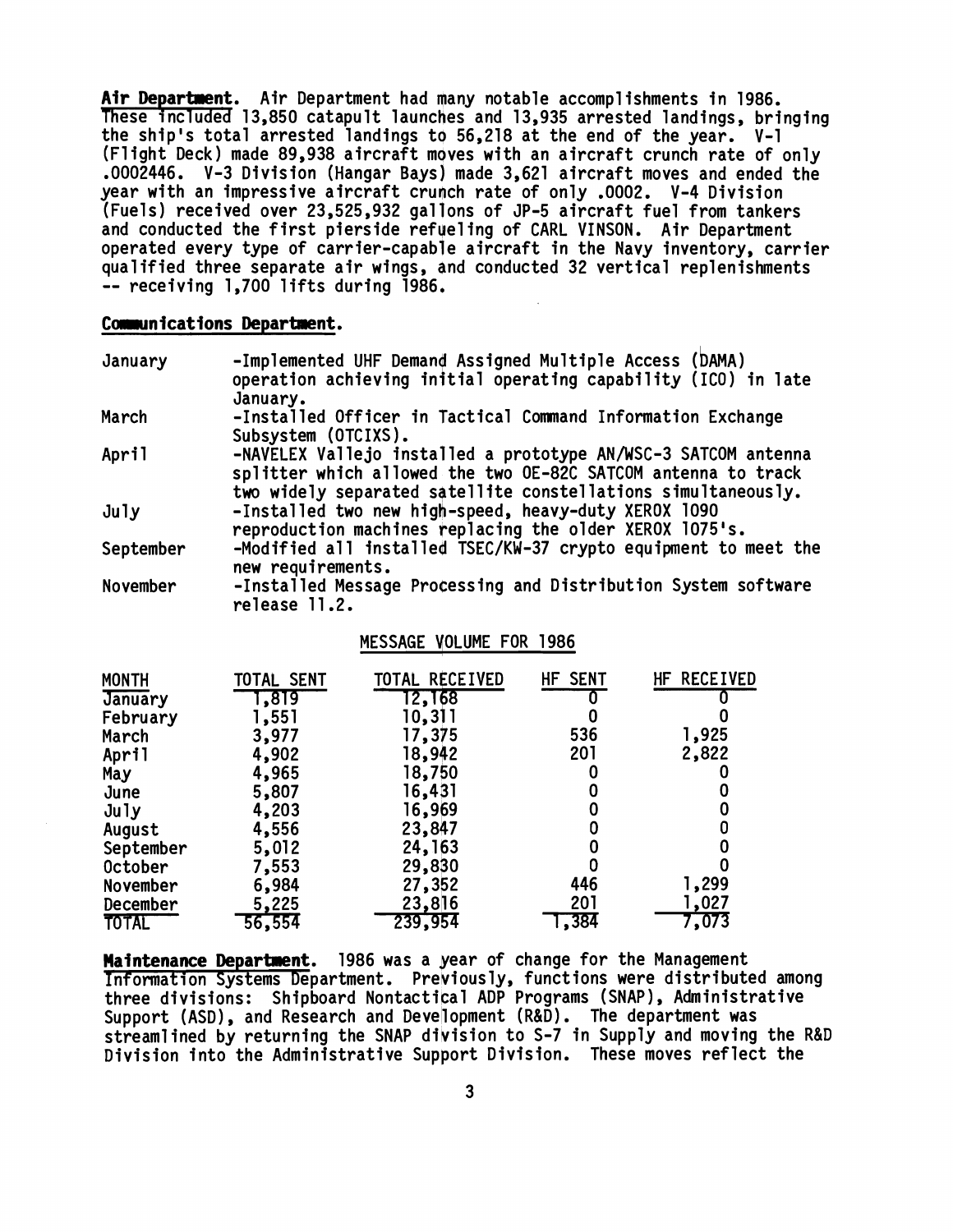command's preference for a more traditional view of supply department structure versus a contemporary approach to office automation. This system separates system users from system operators. The Personnel Database System was completely revised, resulting in a more friendly management tool for Division Officers and to support specific applications for the Personnel Division and the chain-of-command. this project required over six months of redesign and COBOL programming to complete. The embarked staff, Carrier Group Three, undertook a major project evaluation for the Naval Ocean Systems Center during work-ups of the Command Action Team (CAT). CAT is an artificial intelligence based threat assessment system. CAT uses an expert system language to analyze real time intelligence and sensor inputs and provide the decision maker with customized warniqgs of changes in the tactical situation. Management was tasked to maintain this system's two hardware components: a pair of SUN Workstations and the VAX 11/780 Minicomputer.

**Dental Departnent.** Throughout 1986, the emphasis for the Dental Department was to strive for a 100 percent dentdl readiness classification for the ship's compnay and embarked airwing. By January, the Dental Department, like the rest of CARL VINSON, prepared for the upcoming RIMPAC 86 and the WESTPAC deployment. At the start of RIMPAC, on 2 May when the airwing embarked on board, the dental readiness of CARL VINSON was 85 percent and CVW-15 was 75 percent. A new concept of Dental Assist teams was instituted and ships of Battle Group CHARLIE were visited by a Dentist and Dental Technician on a rotating basis. Records were reviewed and examinations performed which increased dental readiness of the battle group. In July, Lieutenant Commander reported aboard as the Prosthetic Officer, relieving Lieutenant Commander **.** By 31 December, the readiness of CVN-70 and CVW-15 had been raised to 94 percent and 92 percent respectively. By the end of 1986, the Dental Department accompl ished the fol lowing impressive number of procedures :

|  | Restorative           | 13,020 |
|--|-----------------------|--------|
|  | Endodontics           | 720    |
|  | Periodontics          | 6,686  |
|  | Prosthodontics        | 554    |
|  | Oral Surgery          | 3,113  |
|  | Examinations          | 21,704 |
|  | Orthodontics          | 73     |
|  | Laboratory            | 23,722 |
|  | TOTAL 1986 PROCEDURES | 84,441 |

TOTAL PATIENT SITTINGS 17,444

LEGAL. On 28 August 1986, Administrative Department's Legal Division separated and became its own department. The basic function of the new Legal Department is to act as an advisor to the Commanding Officer concerning the interpretation and application of the Uniform Code of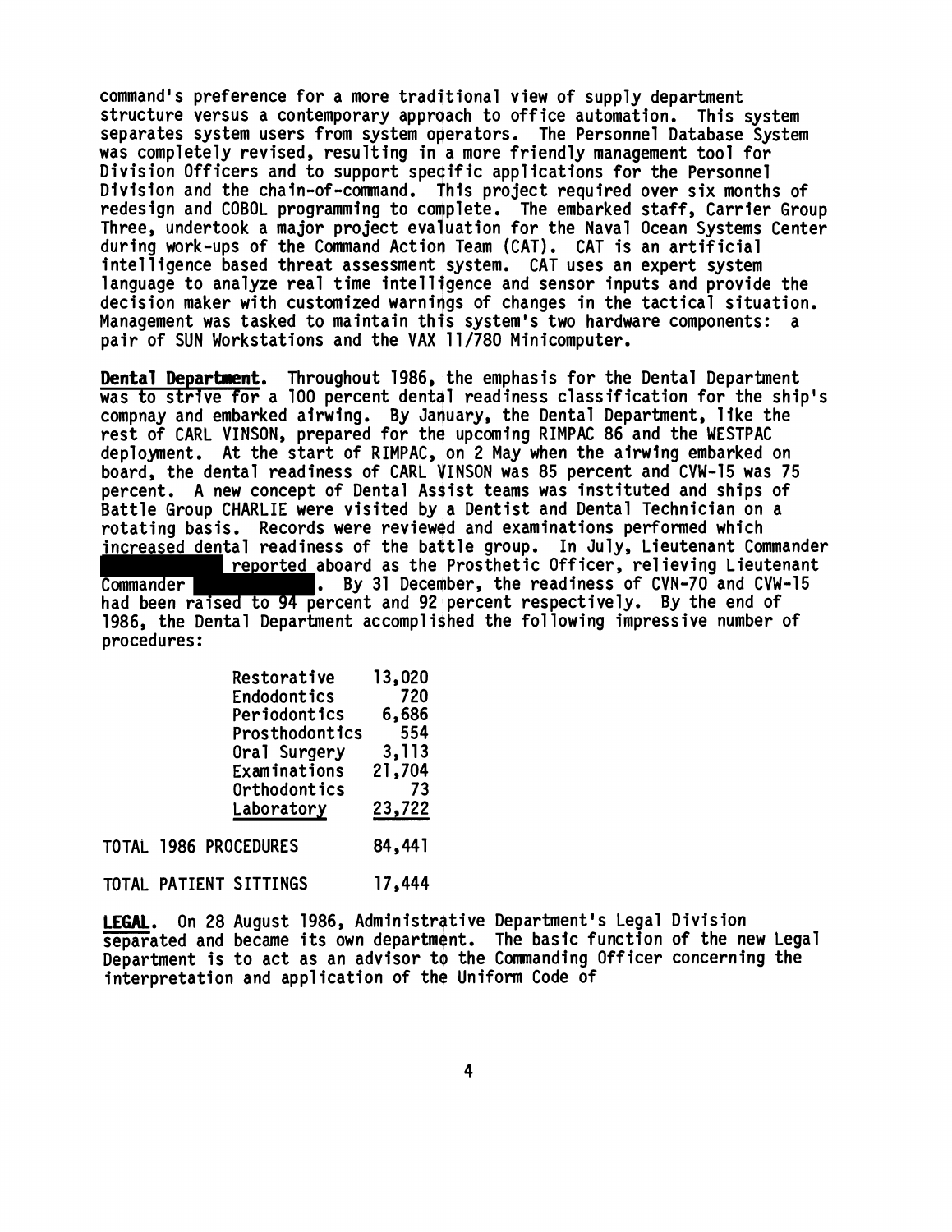Military Justice and other military laws and regulations. The goal of the Legal Department is to maintain discipline and to assist with prompt, fair administration of justice within the command. The department was organized into two divisions: L-1 Division which handles courts-martial, non-judicial punishment, administrative discharges, claims, and legal assistance; and L-2 Division which is the Master-at-Arms Force. L-2 Division maintains shipboard patrols, ensures security on board the ship, responds to drills and actual emergencies, conducts investigations, provides crowd control, and processes urinalysis samples.

# **Weapons Department.**  <mark>Weapons D</mark><br>DATE<br>10 JAN 86

1986 Weapons Department Evolutions

### EVOLUTION

| <b>10 JAN 86</b> | MAJOR WEAPONS ONLOAD WITH USS KISKA.                                   |
|------------------|------------------------------------------------------------------------|
| 21 JAN 86        | 3-M INSPECTION BY AIRPAC, OUTSTANDING SCORE OF 97.2.                   |
| 21 JAN 86        | MINE PACKAGE ONLOAD.                                                   |
| 22 JAN 86        | NAVSEA TORPEDO MK-46 TRAINING READINESS ASSIST TEAM (TRAT).            |
| 06 FEB 86        | OFFLOAD NON-READY FOR ISSUE ORDNANCE TO NAS ALAMEDA.                   |
| <b>10 FEB 86</b> | NAVSEA EXPLOSIVE SHIPBOARD SAFETY INSPECTION (ESSI) COMMENTS:          |
|                  | BEST ON THE WEST COAST.                                                |
| 18 FEB 86        | OFFLOAD RETROGRADE TO NAS ALAMEDA.                                     |
| 19 FEB 86        | ADVANCED DETACHMENT DEPARTED TO NAS FALLON, Nev., TO SUPPORT           |
|                  | CVW-15 ORDNANCE TRAINING EVOLUTIONS.                                   |
| 21 FEB 86        | REMAINDER OF DETACHMENT DEPARTS TO NAS FALLON.                         |
| 05 MAR 86        | ONLOAD OF MISC. ORDNANCE FROM NAS ALAMEDA.                             |
| 06 MAR 86        | FALLON DETACHMENT RETURNS.                                             |
| 13 MAR 86        | UNDERWAY FOR SOUTHERN CALIFORNIA (SOCAL) OPERATING (OP) AREA.          |
| <b>20 MAR 86</b> | ONLOAD 4 EXERCISE TORPEDOES.                                           |
| 21 MAR 86        | UNDERWAY SOCAL OPAREA. AIRPAC ADVANCED TRAINING ASSESSMENT             |
|                  | 96.88 IS THE HIGHEST GRADE GIVEN BY THIS TEAM DURING<br><b>BEGINS.</b> |
|                  | THE LAST SEVERAL YEARS IN AN ORE TYPE ENVIRONMENT.                     |
| 23 MAR 86        | MINE EXERCISE (MINEX).                                                 |
| 24-25 MAR 86     | NORTHERN EXERCISE (NOREX).                                             |
| 25 MAR 86        | MINEWARCOM MINE READINESS CERTIFICATION INSPECTION (MRCI).             |
| 26 MAR 86        | MINE EXERCISE.                                                         |
| <b>27 MAR 86</b> | READINESS CERTIFICATION INSPECTION.<br><b>MINE</b>                     |
| 29-30 MAR 86     | INPORT SAN DIEGO.                                                      |
|                  | ONLOAD 3 MK-46 EXERCISE TORPEDOES.                                     |
| 31 MAR 86        | UNDERWAY SOCAL OPEREA.                                                 |
| 08 APR 86        | ANCHORED NAS NORTH ISLAND.                                             |
| 09 APR 86        | SAFETY STANDDOWN.                                                      |
| 10 APR 86        | UNDERWAY.                                                              |
| 14 APR 86        | INPORT NAS ALAMEDA.                                                    |
| 21 APR 86        | ONLOAD/OFFLOAD, NAS ALAMEDA.                                           |
| 01 MAY 86        | ONLOAD FROM NAS ALAMEDA.                                               |
| 02 MAY 86        | UNDERWAY TO SOCAL/MIDPAC OPAREA FOR RIMPAC OPERATIONS.                 |
| 07-09 MAY 86     | INPORT NAS NORTH ISLAND.                                               |
| 09 MAY 86        | UNDERWAY/TRANSIT TO MIDPAC OPAREA.                                     |
| <b>12 MAY 86</b> | ONLOAD FROM USS FLINT.                                                 |
|                  |                                                                        |
| 16-27 MAY 86     | INPORT PEARL HARBOR, HAWAII.                                           |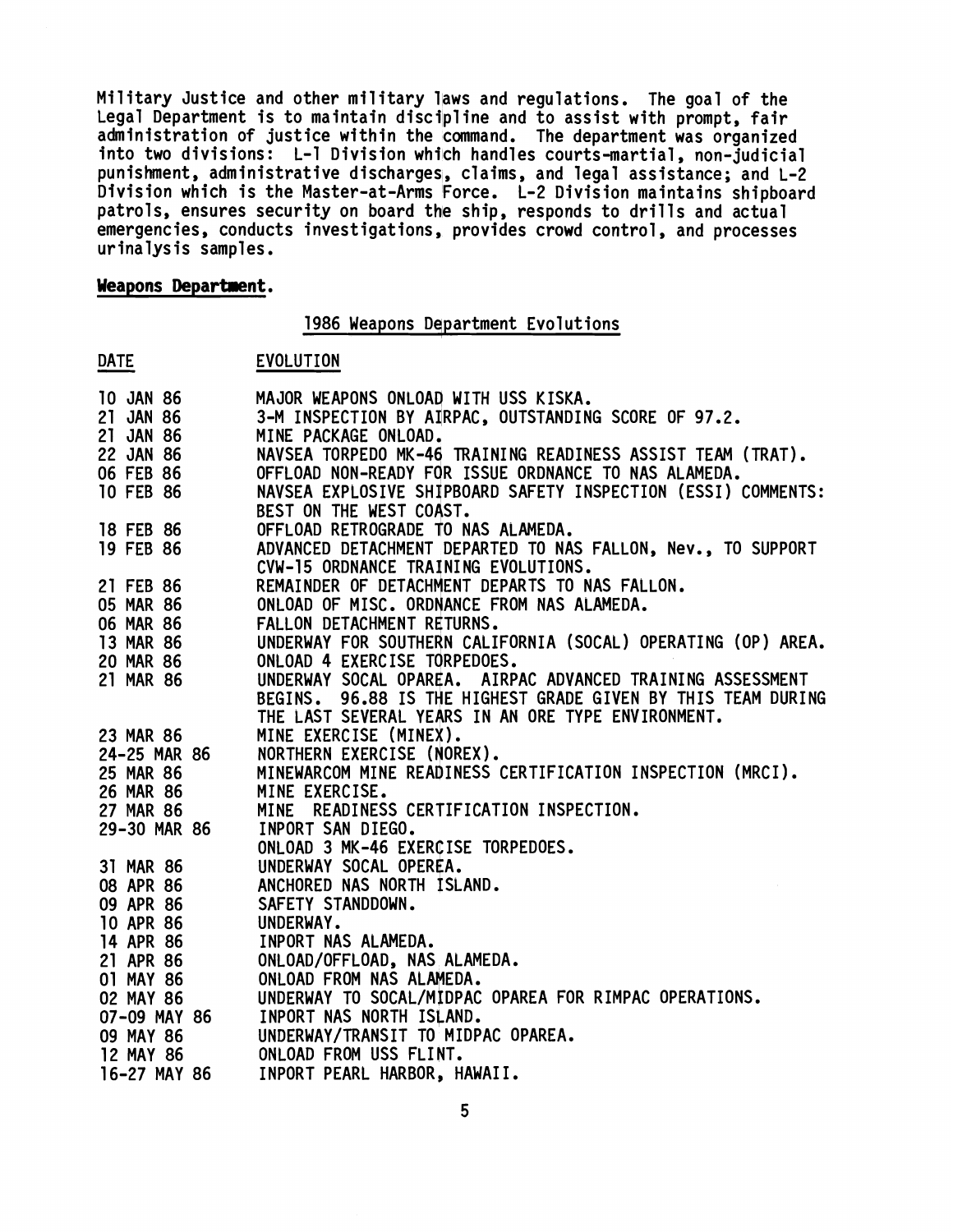| 27 MAY 86              | UNDERWAY MIDPAC OPAREA FOR RIMPAC OPERATIONS.               |
|------------------------|-------------------------------------------------------------|
| <b>12 JUN 86</b>       | NON-NUCLEAR AMMUNITION INVENTORY ACCURACY (NAIA) PROGRAM    |
|                        | REPORTED TO HAVE AN OUTSTANDING ATR ERROR RATE OF 4%.       |
| 18-25 JUN 86           | INPORT PEARL HARBOR, HAWAII.                                |
| 25 JUN 86              | UNDERWAY/TRANSIT TO NAS ALAMEDA.                            |
| 01 JUL 86              | ONLOAD FROM USS MOUNT HOOD.                                 |
| 02 JUL 86              | INPORT NAS ALAMEDA.                                         |
| 17 JUL 86              | ONLOAD FROM NAS ALAMEDA.                                    |
| 28 JUL 86              | OFFLOAD TO NAS ALAMEDA.                                     |
| 05 AUG 86              | FAST CRUISE.                                                |
| 06 AUG 86              | ONLOAD FROM NAS ALAMEDA.                                    |
| 11 AUG 86              | ONLOAD FROM NAS ALAMEDA.                                    |
| 12 AUG 86              | UNDERWAY FOR WESTPAC & INDIAN OCEAN.                        |
| <b>20 AUG 86</b>       | AGM-123 SKIPPER TRAINING.                                   |
| 27 AUG 86              | INCHOP REPORT TO SEVENTH FLEET.                             |
| 29 AUG 86              | VERTREP WITH USS ROANOKE.                                   |
| 01 SEP 86              | INPORT PUSAN, REPUBLIC OF KOREA.                            |
| 05 SEP 86              | UNDERWAY EN ROUTE SUBIC BAY, REPUBLIC OF THE PHILIPPINES.   |
|                        | INPORT SUBIC BAY, REPUBLIC OF THE PHILIPPINES.              |
| 12 SEP 86              | OFFLOAD OF RETRO GRADE TO NAS CUBI PT.                      |
| 14 SEP 86<br>15 SEP 86 |                                                             |
|                        | ONLOAD OF 21,120 X RR-129 CHAFF.                            |
| 17 SEP 86              | UNDERWAY EN ROUTE TO SINGAPORE.                             |
| 20 SEP 86              | FIREPOWER DEMO FOR REPRESENTATIVES OF THE SULTAN OF BRUNEI. |
| 23 SEP 86              | ANCHORED AT MARINA BAY, SINGAPORE.                          |
| 28 SEP 86              | UNDERWAY FOR INDIAN OCEAN.                                  |
| 30 SEP 86              | TORPEDO LOADEX.                                             |
| 03 OCT 86              | UNREP WITH USS FLINT.                                       |
| 04 OCT 86              | CONVENTIONAL WEAPONS LOADEX.                                |
|                        | OTTO FUEL DRILL.                                            |
| 05 OCT 86              | CONVENTIONAL WEAPONS LOADEX.<br>ANCHORED DIEGO GARCIA.      |
|                        | ONLOAD FROM USS FLINT.                                      |
| 09 OCT 86              | UNDERWAY NORTH ARABIAN SEA.                                 |
| 11 OCT 86              |                                                             |
| 14 OCT 86              | .50 CAL. FAMFIRE.<br>CONVENTIONAL WEAPONS LOADEX.           |
| 16 OCT 86              |                                                             |
| 17 OCT 86              | ANCHORED MASIRAH.<br>STEEL BEACH PICNIC.                    |
| 19 OCT 86              | DC OLYMPICS.                                                |
| 20 OCT 86              | UNDERWAY NORTH ARABIAN SEA.                                 |
| 22 OCT 86              |                                                             |
| 24 OCT 86              | CONVENTIONAL WEAPONS LOADEX.                                |
| 25 OCT 86              | CONVENTIONAL WEAPONS LOADEX.                                |
| 29 OCT 86              | CONVENTIONAL WEAPONS LOADEX.                                |
| 30 OCT 86              | ANCHORED MASIRAH.                                           |
| 01 NOV 86              | PERSONNEL INSPECTION.                                       |
| 03 NOV 86              | UNDERWAY NORTH ARABIAN SEA.                                 |
|                        | CONVENTIONAL WEAPONS LOADEX.                                |
| 07 NOV 86              | ANCHORED MASIRAH.                                           |
| 11 NOV 86              | UNDERWAY EN ROUTE TO MOMBASA, KENYA.                        |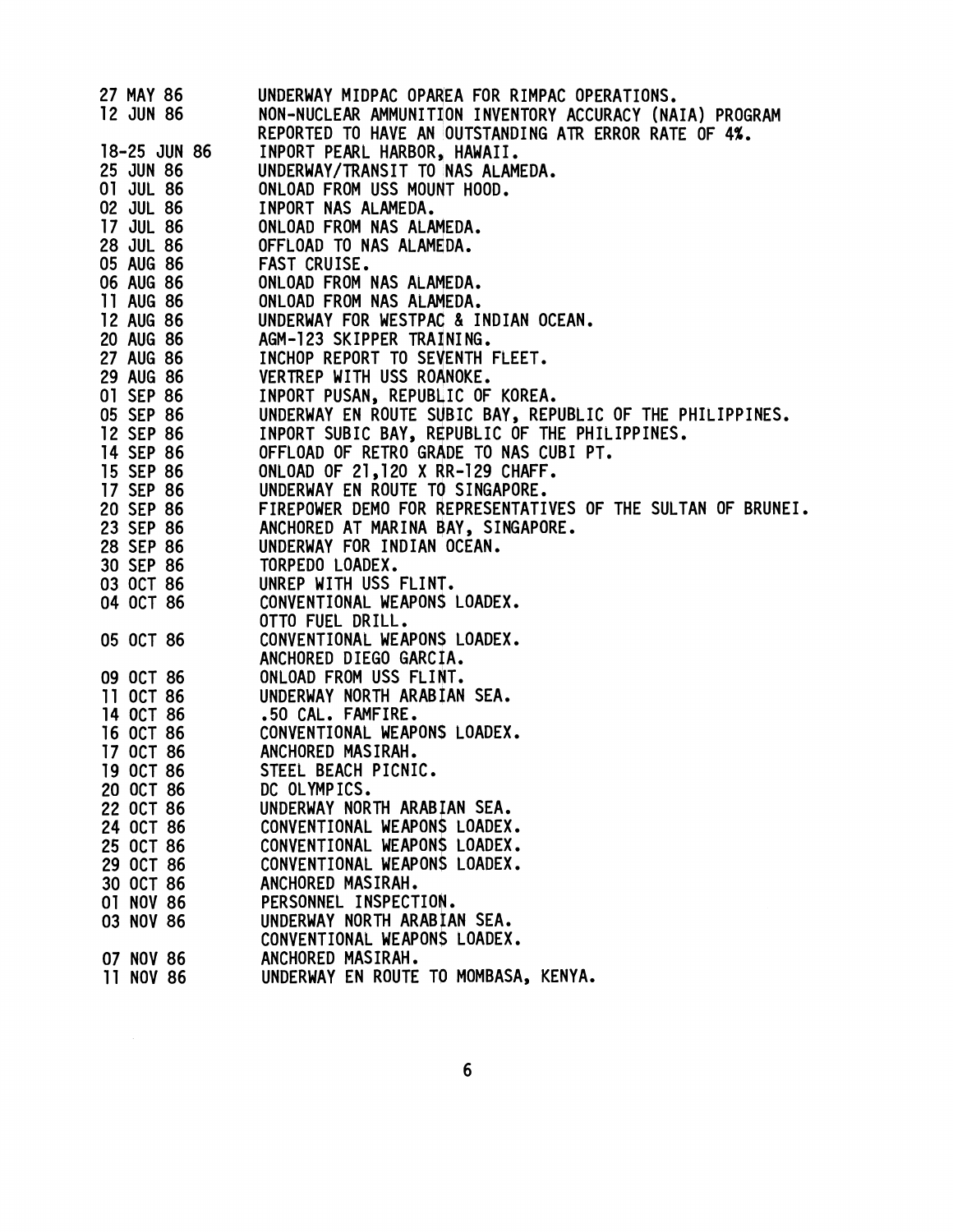| 14 NOV 86        | CONVENTIONAL WEAPONS LOADEX.                                                               |
|------------------|--------------------------------------------------------------------------------------------|
| 16 NOV 86        | ANCHORED MOMBASA.                                                                          |
| <b>23 NOV 86</b> | UNDERWAY INDIAN OCEAN.                                                                     |
| 29 NOV 86        | ANCHORED DIEGO GARCIA, B.I.O.T.                                                            |
| 04 DEC 86        | OFFLOAD TO NAF DIEGO GARCIA.                                                               |
| 05 DEC 86        | ONLOAD FROM NAF DIEGO GARCIA.                                                              |
| <b>07 DEC 86</b> | UNDERWAY INDIAN OCEAN, COMMENCE WEAPONS WEEK.                                              |
|                  | WEAPONS SAFETY ASSIST TEAM ONBOARD (WSAT).<br>WEAPONS ELEVATOR ASSIST TEAM ONBOARD (WEAT). |
| 16-17 DEC 86     | WESTERN AUSTRALIA WEAPONS SUPPORT.                                                         |
| 19 DEC 86        | ANCHORED PERTH, WESTERN AUSTRALIA.                                                         |
| 27 DEC 86        | UNDERWAY IN THE INDIAN OCEAN.                                                              |

## **Safety Department.**

# CARL VINSON CY86 MISHAPS

| Safety Department. |         |                                                                                                                                                                                                                                                                                                        |  |  |  |
|--------------------|---------|--------------------------------------------------------------------------------------------------------------------------------------------------------------------------------------------------------------------------------------------------------------------------------------------------------|--|--|--|
|                    |         | CARL VINSON CY86 MISHAPS                                                                                                                                                                                                                                                                               |  |  |  |
| <b>DATE</b>        | UNIT    | CLASS/TYPE MISHAP/TYPE AIRCRAFT                                                                                                                                                                                                                                                                        |  |  |  |
| <b>26MAR86</b>     | $VF-51$ | Class A Flight Mishap, F-14A<br>Aircraft departed controlled flight and entered a flat<br>spin during a training mission. Aircrew ejected, aircraft<br>lost at sea in SOCAL.                                                                                                                           |  |  |  |
| 01APR86            | $VA-52$ | Class C Flight Mishap, KA-6D<br>Aircraft diverted to land at NAS North Island when nose<br>gear failed to extend. Jettisoned tanks. Landed with all<br>gear up, intentionally.                                                                                                                         |  |  |  |
| 06APR86            | $VA-97$ | Class A Flight Related Mishap<br>During launch evolution VA-52 final checker blown<br>overboard by an A-6E from VA-52 on Catapult 3 after being<br>blown behind the A-6E by jet blast of taxiing A-7E from<br>VA-97. Fatal Injury.                                                                     |  |  |  |
| <b>18JUN86</b>     | $VA-97$ | Class C Ground Mishap, A-7E<br>Hangar Bay number one elevator door closed on aft section<br>of A-7E when an ocean wave threw Cross Deck Pendant<br>crates, stacked near the elevator well, into the<br>electrical control mechanism for the elevator door,<br>causing uncommanded closing of the door. |  |  |  |
| <b>14AUG86</b>     | $VA-52$ | Class C Flight Mishap, A-6E<br>While aircraft was in tension on catapult four, cranial<br>helmet of topside Safety Petty Officer trainee was<br>ingested into starboard engine. No injuries.                                                                                                           |  |  |  |
| <b>18SEP86</b>     | $VA-52$ | Class B Ground Mishap 01-86, A-6E<br>Aircraft towed over squadron ordnanceman's leg during<br>flight deck respot. Ordnanceman's leg was lost.                                                                                                                                                          |  |  |  |
| 230CT86            | $VF-51$ | Class C Flight Mishap, F-14A<br>Engine FOD during catapult launch, due to landing gear<br>locking pin falling out of nose wheel well compartment,<br>and being ingested, during the catapult stroke.                                                                                                   |  |  |  |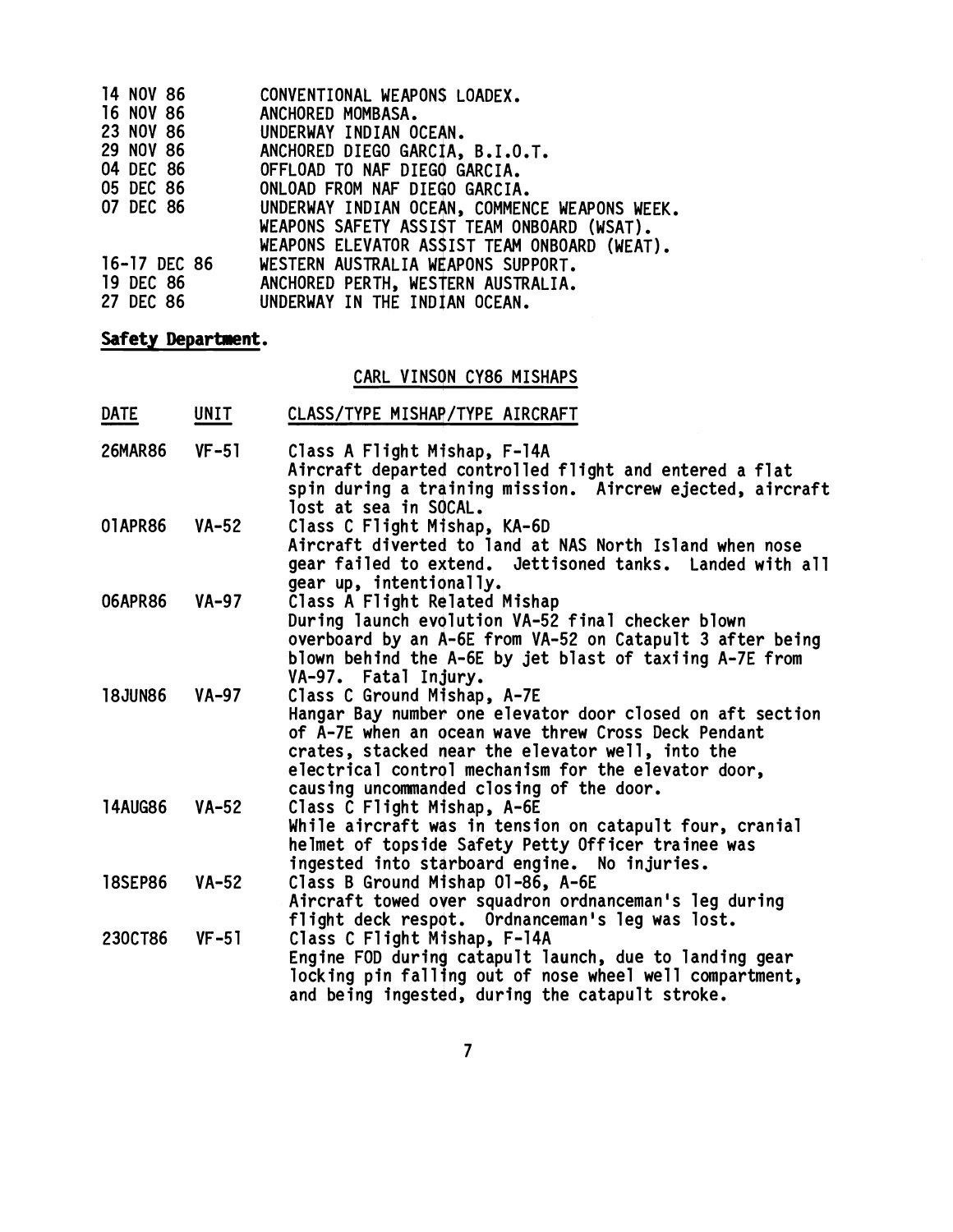| <b>17NOV86</b> | $CVM-70$ | Liberty Barge Mishap, Mombasa, Kenya.                    |
|----------------|----------|----------------------------------------------------------|
|                |          | Liberty boat mooring line got fouled on overflow pipe of |
|                |          | barge moored to fantail. Barge was used to moor liberty  |
|                |          | boats during loading/unloading evolution. Overflow pipe  |
|                |          | parted from liberty barge, hitting a crewmember tending  |
|                |          | mooring lines in the face. Injury caused compound        |
|                |          | fracture to jaw and fractured larynx. Medevaced to an    |
|                |          | Army Medical Facility in West Germany.                   |
| <b>NOV86</b>   | $VA-97$  | Class C Flight Mishap, A-7E.                             |
|                |          | A-7E right main landing gear collapsed during day Case I |
|                |          | landing. Fuselage impacted the landing area.             |
| <b>29NOV86</b> | $HS-4$   | Class B Flight Mishap, SH-3H                             |
|                |          | During ground taxi at NAF Diego Garcia, helicopter tail  |
|                |          | rotor impacted jet blast deflector fence. No injuries.   |
| <b>29DEC86</b> | $VA-97$  | Class A Flight Mishap, A-6E                              |
|                |          | Aircraft had no brakes due to flap handle being in the   |
|                |          | isolation mode. Could not stop after commencement of     |
|                |          | taxi. Lost over the port side, successful ejection.      |

### Chaplain Department.

- 02SEP CARL VINSON provided funds in the amount of \$2000.00 which provided for the purchase of a charcoal heating system for the orphanage of Bo Yuk Won in Chinhae, Republic of Korea. **16SEP** Four Dentists and eight Dental Technicians performed oral screening exams, flouride rinse treatments and dental extractions at two separate locations in the Republic of the Philippines. Forty-five children at the Philippine Independent Church, under the auspices of the Rev. Pedro Iballo Foundation in Subic Bay were treated. 17SEP Ten men completed the stucco paint project on two buildings at the Olongapo Elementary School. Operation Handclasp provided the materials as the Navy community again worked together in reaching out to those less privileged. 17SEP Twenty men constructed several room additions to a local church in Olongapo, providing space and shelter for 21 of the city's street children.
- 17SEP CARL VINSON provided funds in the amount of \$1600.00 to Typhoon Relief, Servicemens Center, and the Roman Catholic Barrio Parishes in the Republic of the phiiippines. \$603.00 was raised by a CARL VINSON fund drive.
- Thirteen men completed cleaning and tilling 800 square feet of land 26SEP at the Madonna Home for the Elderly in Singapore (to be utilized as a garden, providing food for the home).
- 18NOV Fifty-five men refurbished the interior and exterior walls of the Tononoka Nursery School in Mombasa, Kenya.
- 22DEC Fifteen men flew in a H-46 to the town of Lance1 in, Western Australia to participate in a community project consisting of the construction of school playground equipment.

Administrative Department. CARL VIN\$ON was given a Command Inspection on 3-4 March 1986 by Commander, Carrier Group THREE, receiving a grade of Satisfactory.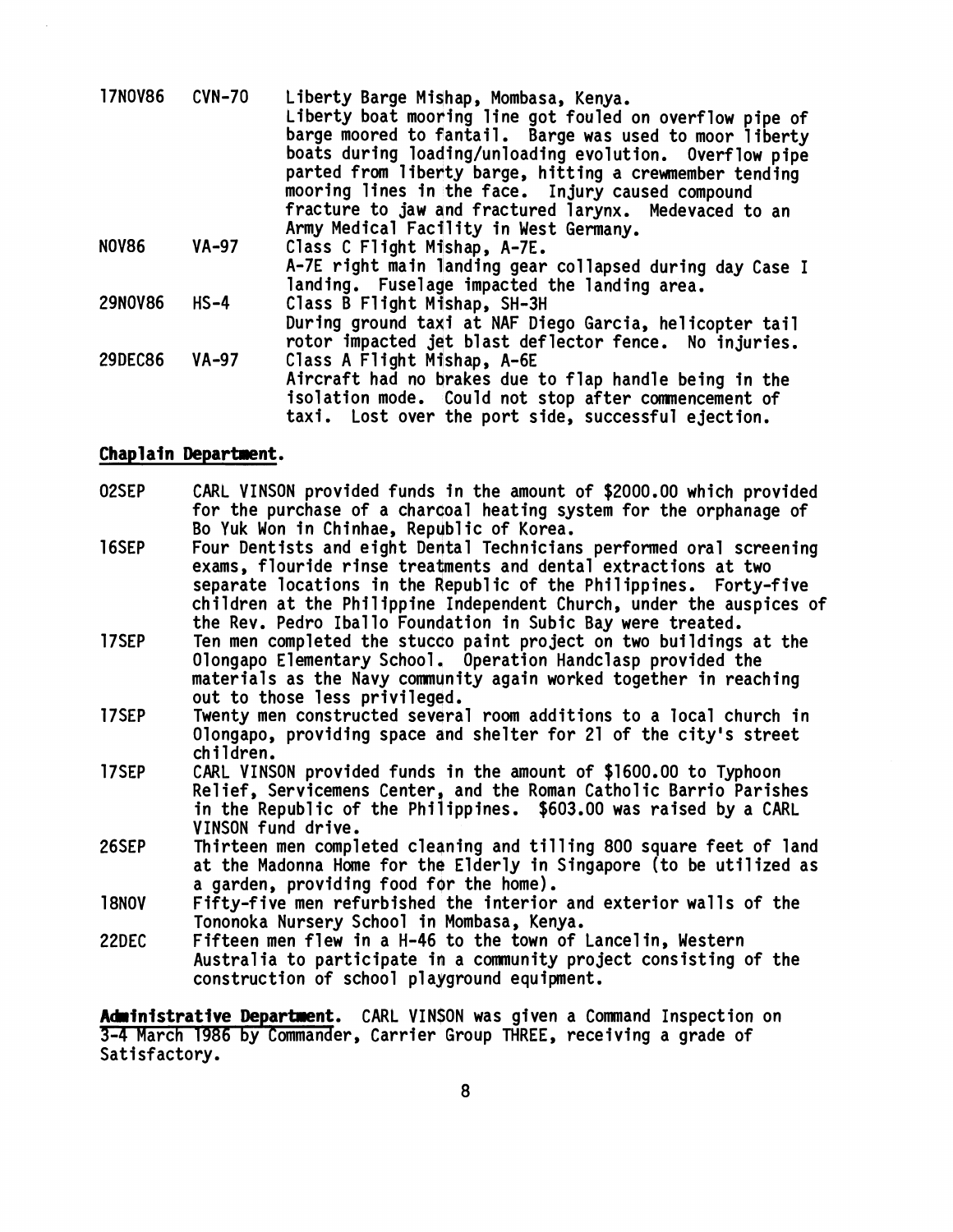## **1986 RETENTION STATISTICS**

USS CARL VINSON has an aggressive, wall-trained and we11 organized Retention Team. Ensuring training levels within the command remain at the highest  $\,$ level, a monthly Career Information & Counseling Program for all Department and Divisional Career Counselors was held onboard. The command has 18 Department Career Counselors and 112 Division Career Counselors. This provides one counselor for every 26 men.

|              | Eligible | Ineligible | Reenlisted | Gross % | Ineligible        |
|--------------|----------|------------|------------|---------|-------------------|
| First Term   | 449      | 80         | 134        | 30%     | 18%               |
| Second Term  | 50       | 03         | 32         | 64%     | 6%                |
| Career       | 29       | 04         | 100        | 78%     | $\frac{3\%}{2\%}$ |
| <b>Total</b> | 628      | 87         | 266        | 42%     | 14%               |

 $\blacksquare$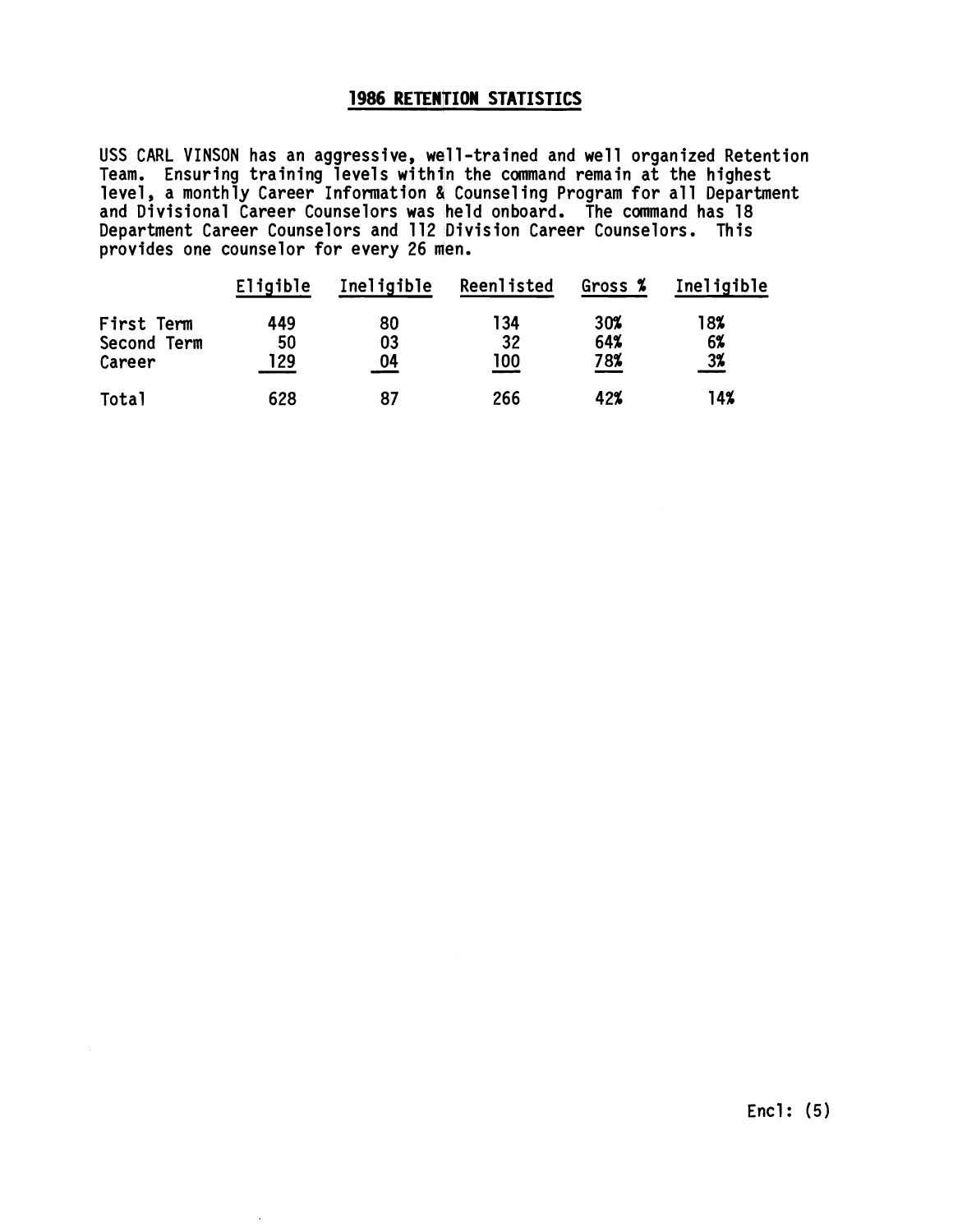### **1986 DISTINGUISHED VISITORS AND MEDIA VISITS AT SEA**

- 07-09 JAN Seven CVN-70 distinguidhed visitors from San Francisco Bay Area.
- 09-10 JAN Four COMMATVAQWINGPAC Distinguished Visitors.
- 09-10 JAN Two reporters from Hayward Daily Review.
- 10-11 JAN Six COMNAVAIRPAC Distinguished Visitors.
- 11-12 JAN Six COMNAVAIRPAC and one CVN-70 Distinguished Visitors.
- 12-14 JAN Five CVN-70 Distinguished Visitors from San Francisco Bay Area.
- 13-19 MAR CHINFO-sponsored media embark of Mr. Neil Leifer, reporter, and Mr. James Keyser, photographer, from Time magazine.
- Five Chief of Naval Operations/CCG3 Distinguished Visitors, two CVN-70 Distinguished Visitors and one COMNAVAIRPAC Distinguished Visitor. 13-15 MAR
- VADM James Stockdale, USN, (Ret.), and Mr. Richard Burress. VADM Stockdale is Senior Research Fellow at Hoover Institute and Mr. Burress is Associate Director and Senior Fellow at Hoover Institute. VADM Stockdale addressed officers and CPOs. 14-15 MAR
- 15 MAR Twenty-five select members of the President's Committee on Employer Support for the Guard and Reserve, plus one military escort, for a daylight visit.
- 15-16 MAR Five CVN-70 Distinguished Visitors.
- Alice Stratton, Deputy Assistant SECNAV (Personnel and Families) plus one female Navy escort for an orientation visit to the ship. 15-16 MAR
- 17-19 MAR One COMCARGRU THREE Distinguished Visitor.
- 17-19 MAR One COMNAVAIRPAC Media embark, Mr. Wayne Dunlap, editor and pub1 isher of Pacific Flyer, a civil aviation magazine.
- 18-19 MAR Six COMNAVAIRPAC/CVN-70 Distinguished Visitors.
- Six COMNAVAIRPAC Distinguished Visitors, including four from University of Oklahoma. 27-28 MAR
- VADM K. E. Moranville, COMMANDER THIRD FLEET, and aide for series of briefings. 03-04 APR
- 19 APR Approximately 6,000 sailors, dependents and guests, including Merl in 01 son, actor and former pro-football player, embarked for a half-day Dependents Cruise.

Encl: (6)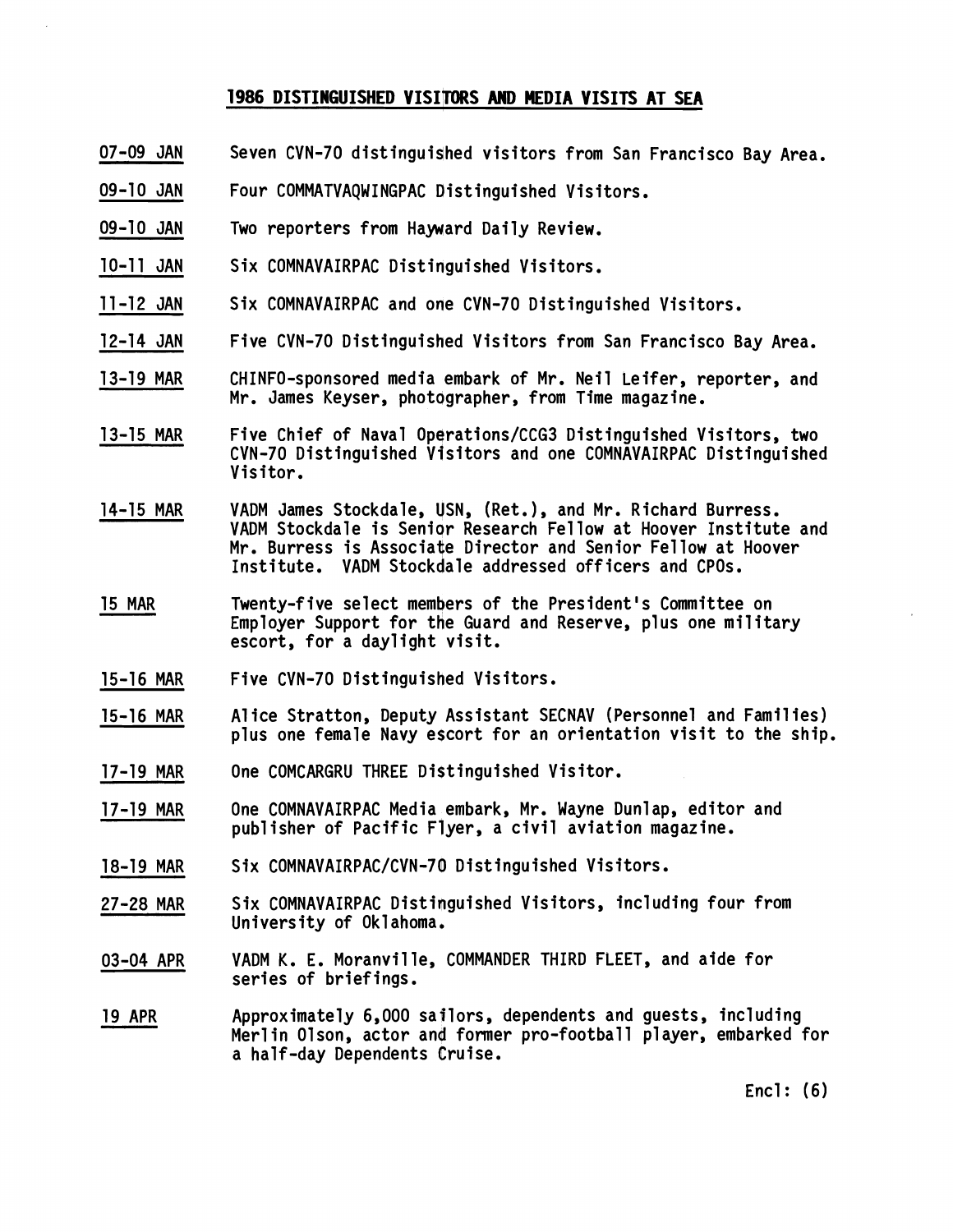- 02-03 MAY Four CVN-70 Distinguished Visitors from NAS Whidbey Island, Washington, area.
- 03-05 MAY Three CVN-70 Distinguished Visitors.
- 05-06 MAY Mr. Tom Blackhaller, skipper of U.S.A., America's Cup challenger, guest of COMNAVAIRPAC.
- 05-06 MAY Six COMNAVAIRPAC Distinguished Visitors.
- 14-15 MAY Commander-in-Chief Pacific Air Force, GEN Bazley, on board to observe flight operations.
- 17 JUN Six COMTHIRDFLT Distinouished Visitors during RIMPAC '86.
- 17 JUN Nine civilians from Hawaiian TV and newspapers, plus five civilian journalist/Public Affairs persons.
- 25 JUN-02JUL Six CVN-70 Distinguished Visitors.
- 12 AUG Two CVN-70 Distinguished Visitors from San Francisco Board of Supervisors.
- 12-13 AUG Nine CVN-70 Distinguished Visitors.
- 12-13 AUG Michael Hegedus, Mol ly McCrea and A1 Lopez of KPIX-TV 5 (ABC affiliate), San Francisco, to shoot footage for "New Navy" feature.
- 31 AUG Republic of Korea Distinguished Visitors General Oh Ja Bok, Chairman, JCS; Rear Admiral Kim Chong Ho, DCNO for Operations, ROKN; Brigadier General Cho Jung Hyun, ROKAF, Deputy Director Operations Bureau, JCS; Commodore Gan Yong Tae, ROKN, Operations Bureau, JCS; and Commander Park Sae Hun, Executive Assistant to CJCS. Co-hosted by COMCARGRU THREE and CVN-70.
- 08 SEP RADM Dennis Brooks, Commander Task Force 70, plus four staff members for a series of briefings.
- 20 SEP Commander, SEVENTH Fleet and various senior Brunei military officials.
- 22 SEP Ten Singapore media representatives, consisting of one television film crew (one cameraman and one soundman), two television producers, two newspaper photographers and four senior newspaper editors, accompanied by Asst. U.S. Naval Attache and USIS Public Affairs Officer.
- 22 SEP Special visit by LTC Lim Chong Kiat, Royal Singaporean Navy, Head, Naval Operations; LTC Ho Meng Kit, RSN, Head, Naval Plans; and MAJ Tan Peng Yong, Head, Naval Intelligence.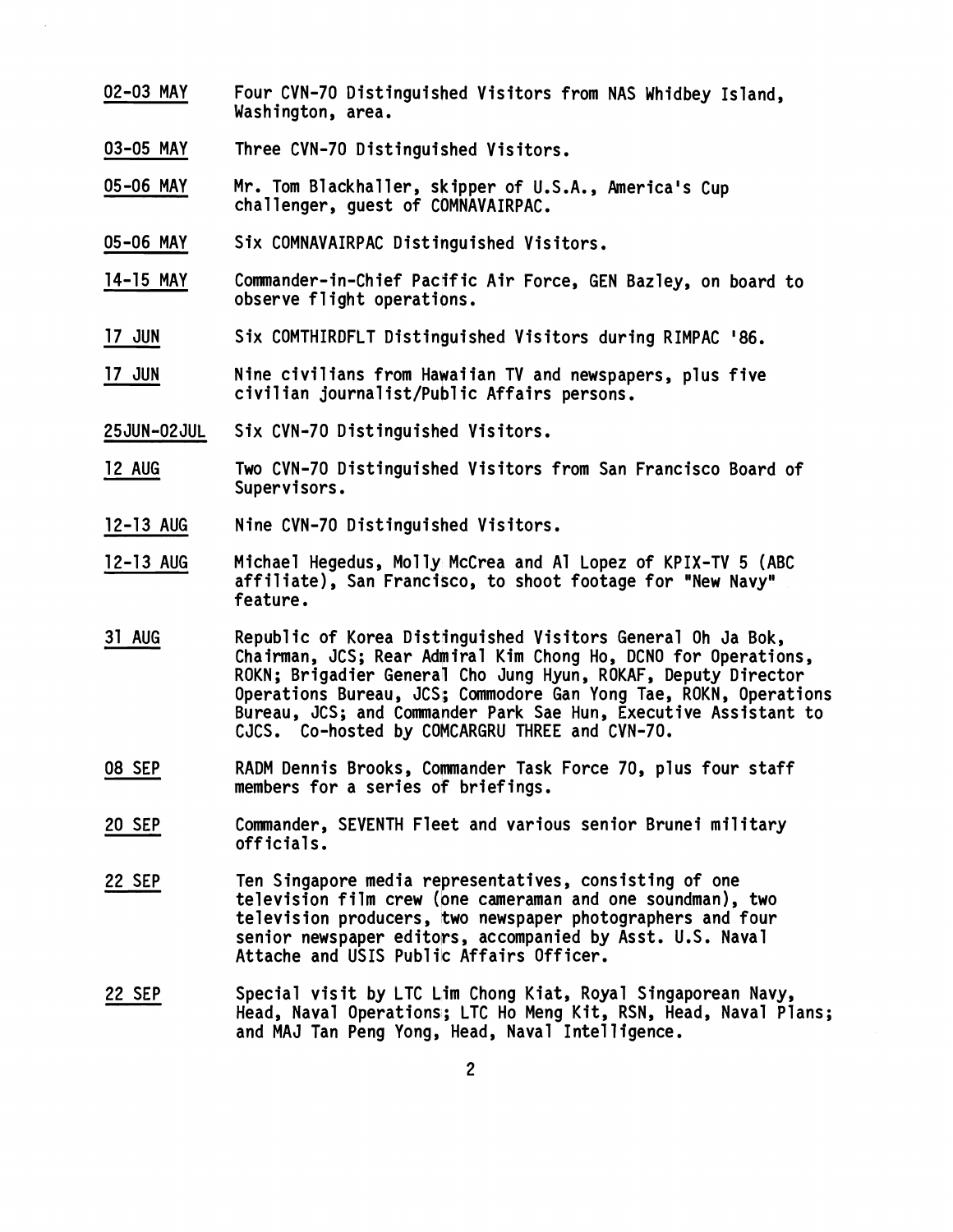- 27SEP-020CT USO sponsored 1st Airborne Division Rock and Roll Show, featuring Tom Johnston of Doobie Brothers, Kansas, Le Roux, Pablo Cruise, and others. Nineteen members of troupe, including<br>USO official, one female photographer, a video cameraman for performances in battle group. Performed on board 28 SEP. Used CVN-70 as platform through 02 OCT while performing to the rest of battle group.
- 25 OCT COMIDEASTFOR, RADM H. **4.** Bernsen, on board to meet with COMCARGRU THREE.
- 02 NOV Five COMCARGRU THREE/CvN-70 Distinguished Visitors Ambassador G. Cranwell Montgomery, Ambassador to Oman; Ambassador Walter L. Cutler, Ambassador to the Kingdom of Saudi Arabia; and three others for lunch and tour of ship.
- 17 NOV Mr. Tom Ogechi, Coast Provincial Commissioner; Mr. Ahmed Mwidanti, Mayor of Mombasa, Kenya; and Major General Simon Mbilu, Commander, Kenyan Navy; plus six others for official calls, lunch and a tour of the ship.
- 18 NOV Ten U.S. and Kenyan joyrnalists, with USIS escorts, for tour of ship, taking photographs, lunch and meeting with COMCARGRU THREE and C.O. CVN-70.
- 21 NOV Ms. El inor G. Constablq, United States Ambassador to Kenya; COL Shaun T. Ma1 loy, U.S. Army, Defense Attache; and Mr. Eugene Schmiel, American Consul, for tour of ship, lunch and exchange of courtesies.
- 24-25 NOV RADM Dennis M. Brooks, Commander Task Force SEVEN ZERO (CTF 70), and CAPT T. Triebel, Commanding Officer, Naval Support Facility, Diego Garcia, plus two CTF-70 staff officers.
- 07 DEC Country-Western Music guperstar Loretta Lynn and 25 members of the "Loretta Lynn DOD-VSO Celebrity Show" got underway from Diego Garcia with CARL VINSON to view flight operations, tour ship and meet crewmembers. Mr. and Mrs. Lynn, plus seven others, spent preceding night on board fol lowing group's concert on board.
- 13-19 DEC Deputy Chief of Chaplains RADM Koeneman visited Battle Group Charlie, using CVN-70 as base of operations.
- 17 DEC Twelve Western Australia media representatives, escorted by COMSEVENTHFLT PA Rep. Tony Holmes, Photographer, Jane's Fighting Ships ; Gerry Carman, Editor, Aircraft Magazine; Geoff Thomas, Reporter, Aircraft Magazine; Lawie Baker, Photographer, Aircraft Magazine; Randal Markey, Reporter, West Australian (Newspaper) ; Ken Maley, Photographer, West Australian; Joe (Newspaper); Ken Maley, Photographer, West Australian; Joe<br>Poprzeczny, Reporter, The Australian (Newspaper); Ernie McLintock, Photographer, The Australian; Allan Solley, Reporter, Channel 7 (TV); Ingo Helbig, Cameraman, Channel 7; Diane Topliss, Reporter, and Max Moore, Photographer, The Voice (Newspaper).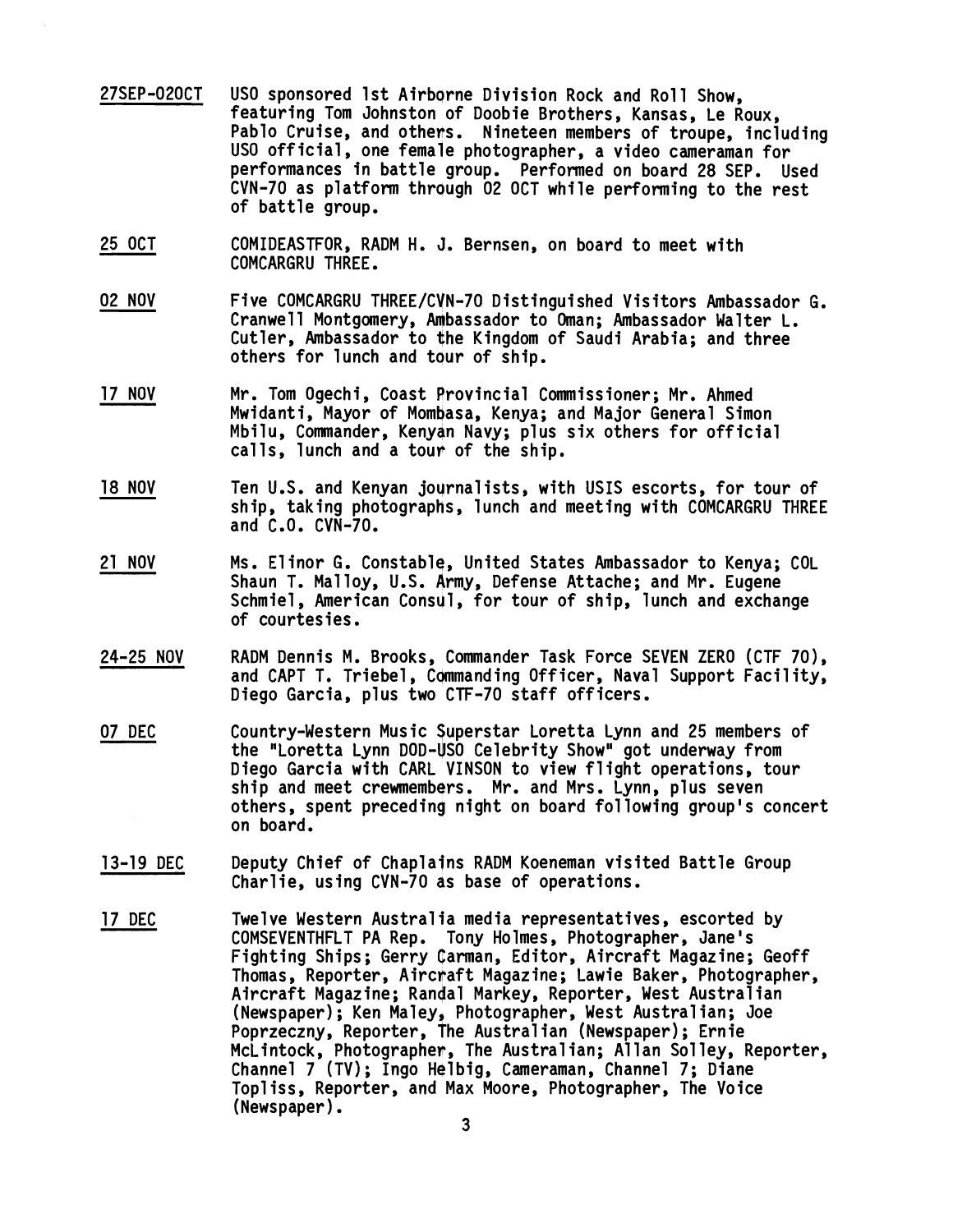- **18-19 DEC Nineteen Australian Distinguished Visitors, including Mr. Kim Beazley, Australian Minister of Defence, his wife, and Mr. Alan Woods, Secretary of the Department of Defence, who remained on board overnight.**
- **19 DEC Five Distinguished Visfitors Mr. Michael A. Michael, Lord Mayor**  of Perth; Mr. M. J. Bryce, Deputy Premier of Western Australia; **Mr. John Cattalini, Mayor of Fremantle; Commodore R. Malcolm Baird, NOCWA; and Mr. Will iam Itoh, U.S. Consul General for tour of ship.**
- **31 DEC Thirty-f our Distinguished Visitors from Jakarta, Indonesia, including Chief of Staff Indonesian Air Force, and Deputy Chief of Staff Indonesian Army; Deputy for Operations Indonesian Navy and seven U.S. military attaches.**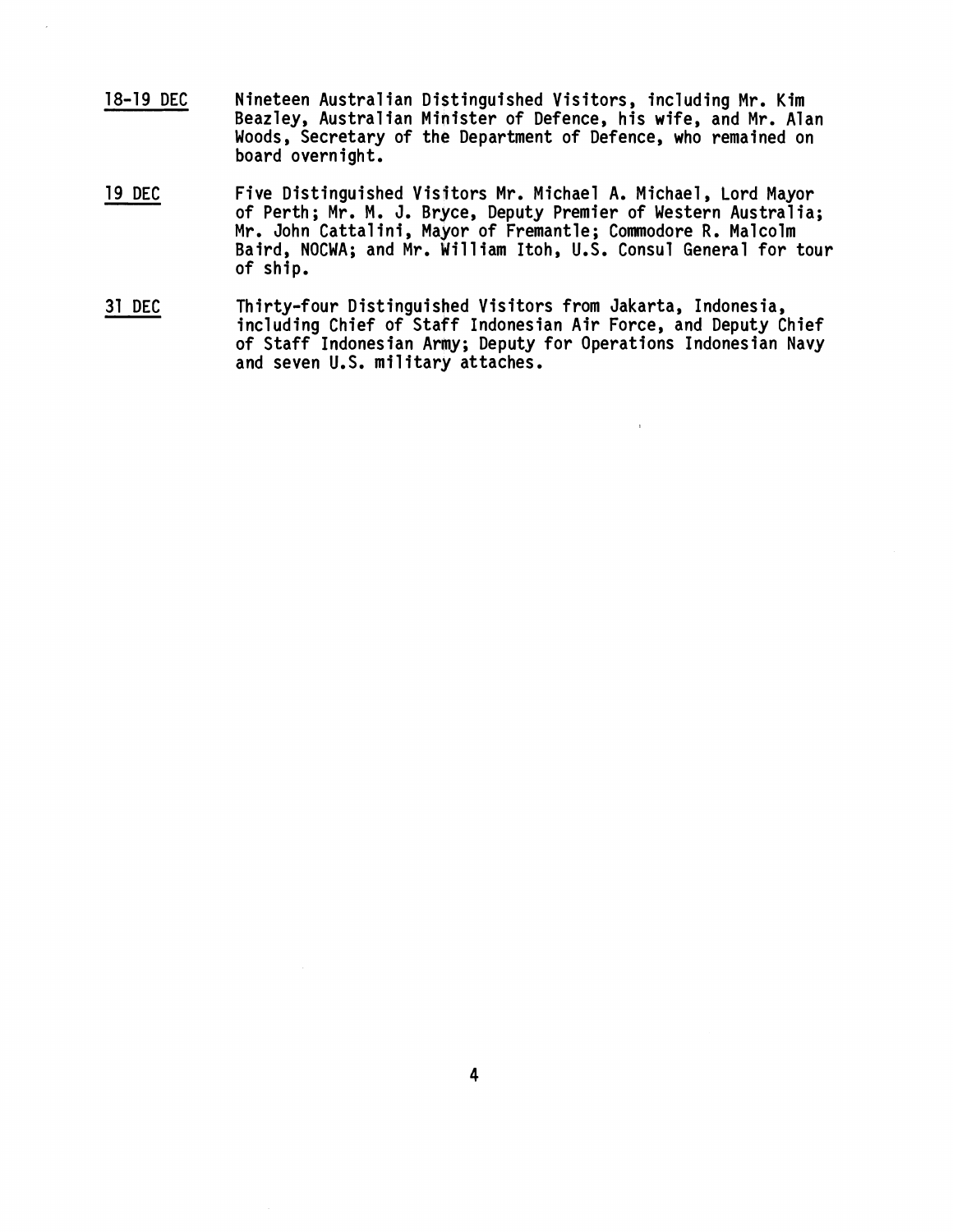### **1986 DISTINGUISHED VISITORS, MEDIA VISITS AND SPECIAL EVENTS IN PORT**

- 06 JAN 1986 East-West Shrine Bowl teams on board for media opportunity and to meet with crew. 100 players, including coaches and assistants, toured ship, ate with crew on mess decks and mingled with crew on flight deck.
- 11 JAN Forty Delayed Entry Program personnel for tour of ship.
- 11 JAN One hundred members of the American Society of Mechanical Engineers for tour of ship.
- 25 JAN Forty visitors from Army Officers Wives Club of Hamilton Air Force Base for tour of ship.
- 07 FEB Ninety Canadian officers hosted at request of COMNAVBASE San Francisco for tour of ship.
- 08 FEB Nine reservists from Naval Air Reserve Alameda for tour.
- 13 FEB Fourteen Visitors from Sanger High School, Lemoore, Calif., for tour.
- 14 FEB Twenty-five members of the Association of Naval Aviation, headed by RADM McWilliams for tour.
- 18 FEB Forty Delayed Entry Program personnel for tour.
- 19 FEB Eighty members of the Association of Iron and Steel Engineers for tour.
- 22 FEB Forty people (mentally retarded adults) from the Recreation and Parks Department of Santa Rosa, Calif., for tour of ship.
- 22 FEB Fourteen DEP personnel from Navy Recruiting Station, Fremont, Calif., for tour.
- 23 FEB One hundred members of the Rossmoor (Calif. ) Lions Club for tour of ship.
- 23 FEB Twenty Tiger Cub Scouts and adults from Hayward, Calif., for tour.
- 24 FEB Thirty-three students from Carson (Calif.) High School NJROTC for tour.
- 26 FEB Assistant City Manager of Lafayette, Calif., and eight others for tour.

Encl: **(7)**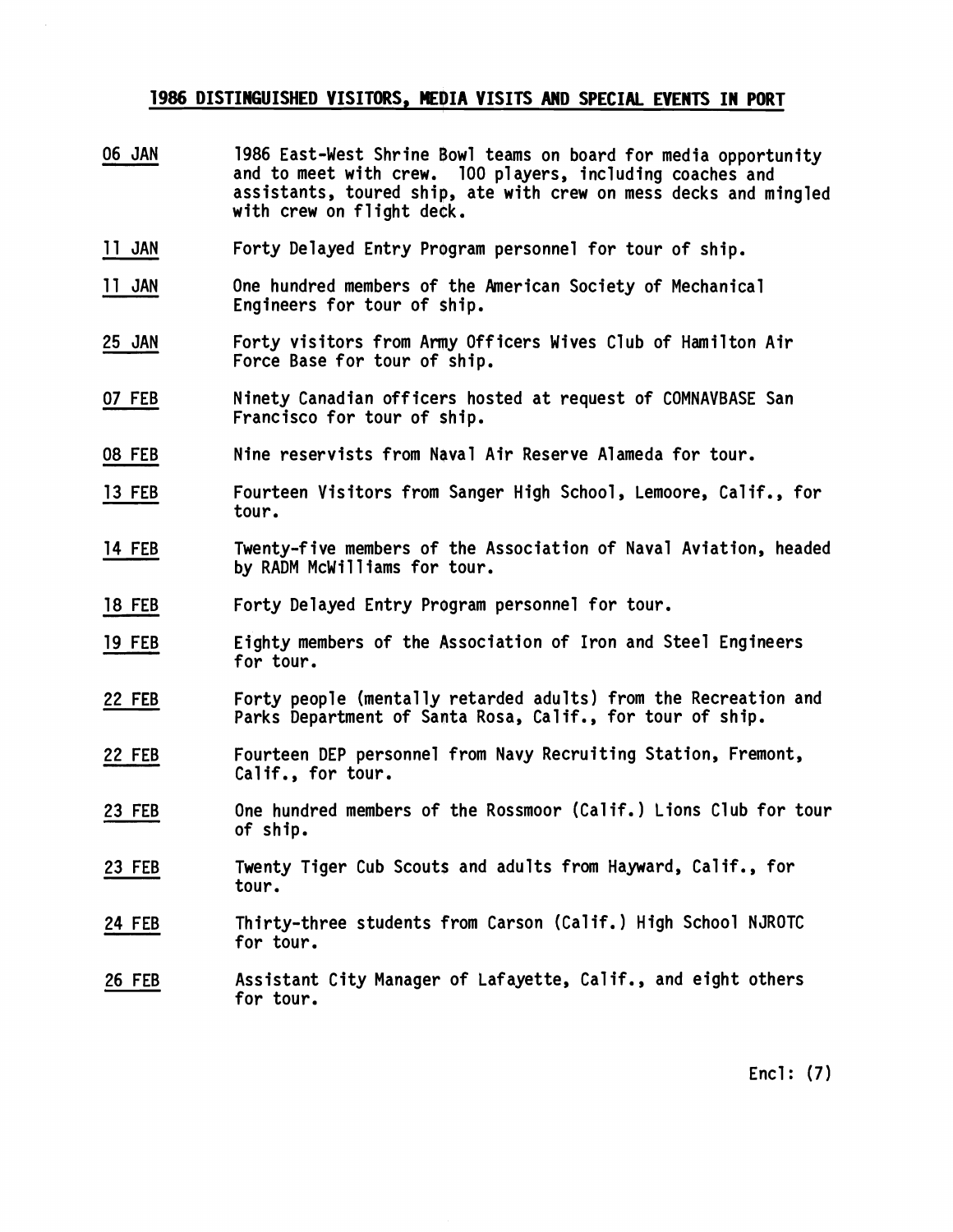27 FEB Fifty students from Roseland School, Santa Rosa, Calif., for tour. Fifteen teenagers from the Harbor House of Oakland (Southeast Asian refugees) for tour. 01 MAR 01 MAR One hundred Cub Scouts, including parents, from Mount Diablo, Calif., for tour. Thirty Indian Guides and adults from Suisun City, Calif., for tour. 02 MAR 04 MAR Two members of the Japanese consulate, plus three men from NIS (Regional Director, Deputy Regional Director and Special Agent), for tour. 04 MAR Eighty DEP personnel from Sacramento, Calif., for tour. 05 MAR Thirty students from John F. Kennedy school, Daly City, Calif., for tour. 05 MAR Eighty members of the Marin County Navy League for tour. 08 MAR Fifty Boy Scouts of Troop 836, Danville, Calif., for tour. 08 MAR Fifty-five members of the Samoan Church for tour. Twenty members of the Dublin (Calif.) Chamber of Commerce for tour. 08 MAR 09 MAR Seventy Boy and Cub Scouts from San Ramon, Calif., for tour. 17 APR Fifteen people from an Alameda pre-school for tour. 17 APR Ten senior executives from United Airlines for lunch and tour. 18 APR Ten members of CBHU-7D of Charlotte, N.C., for tour. Twenty-f ive honor students from the Liberty Christian Academy, Carson City, Nev., for tour of ship. 18 APR 20 APR Thirty-f ive people from Tiger Cub Scout Pack 195 for tour. 21 APR Thirteen members of the Coro Foundation for tour. Ten people from the Calvary Baptist Church of Fairf ield, Calif., for tour. 23 APR Thirty members of the Navy Wives Club of American for tour of ship. 25 APR Twenty-f ive members of Cub Scout Pack 94 of El Cerrito, Calif., for tour. 26 APR

 $\boldsymbol{2}$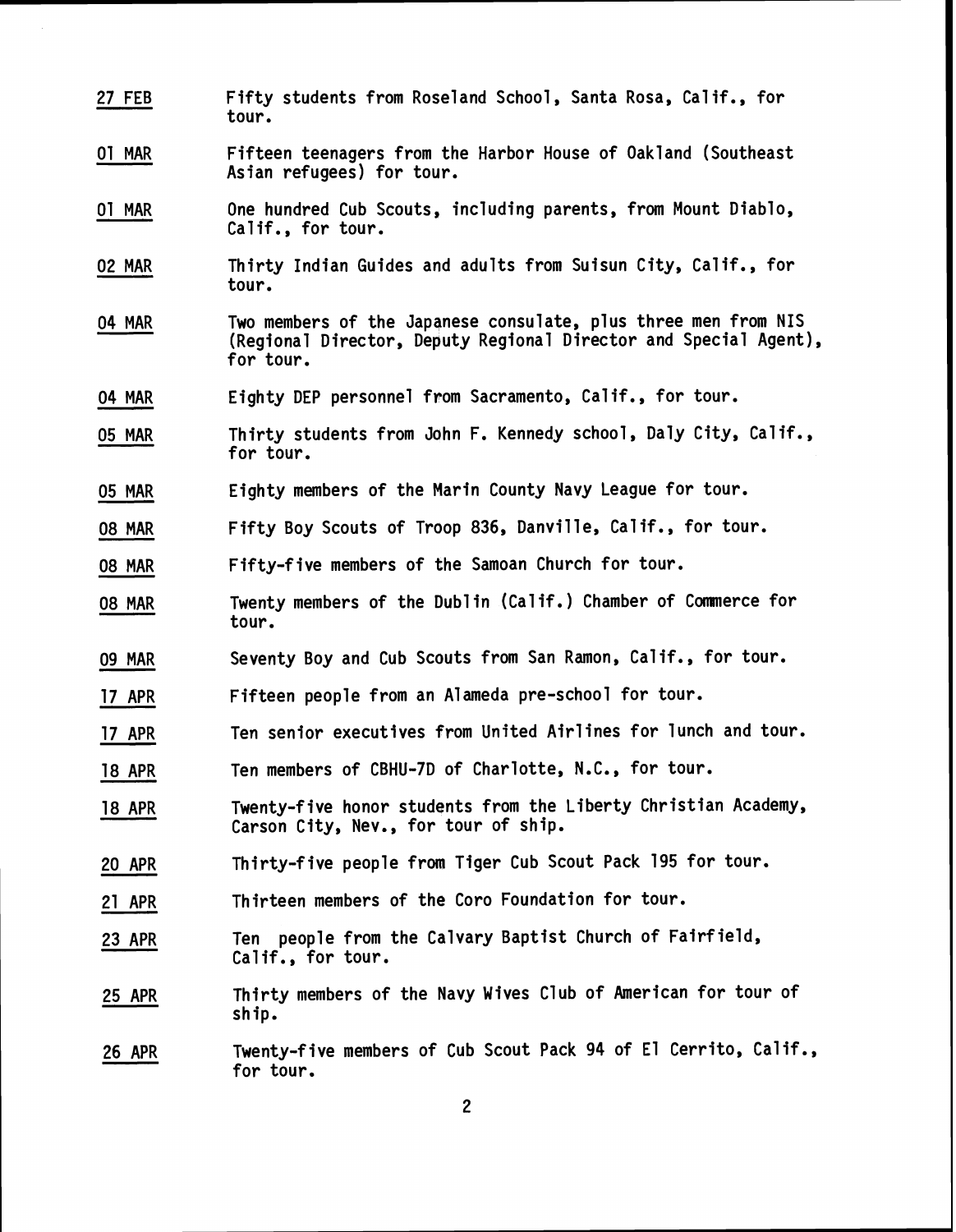- 27 APR Forty Boy Scouts from Troop 236 of Danville, Calif., for tour.
- 28 APR Eighty-five visitors from the North Valley Baptist Church, Santa Clara, Calif., for tour of ship.
- 29 APR Fifty students from Westmoor High School for tour of ship. Westmoor is CVN-70's adopted school.
- 01 MAY Fifty students from Westmoor High School for tour of ship.
- 24 MAY Fifteen CVN-70 dependent high school students for tour of ship.
- 03 JUL Three hundred members of the San Francisco Navy League for lunch and tour.
- 05 JUL Fifty SUPSHIP/PERA employees and family members from Hunter's Point for tour of ship.
- 11 JUL Fifty-six international flag officers from the Defense Resources Management Education Center, Monterey, Calif., for tour.
- 12 JUL Seventy-five members of the Bay Area's M.I.T. Club for tour of ship.
- Twenty-six people from Cub Scout Pack 825 of Alameda, Calif., 13 JUL for tour.
- 18 JUL Retired RADM Gay of Menlo Park, Calif., plus five others for informal tour.
- 19 JUL Thirty-five members of the Calvary Baptist Church's Boys Brigade group for tour.
- 19 JUL Fifty members of the Golden Gate Breakfast Club for tour of ship.
- 19 JUL Forty people from the Indian Guides of Walnut Creek, Calif., for tour of ship.
- 21 JUL Twenty-five students from the Douglas Tilden School of the Deaf, Oakland, Calif., for tour of ship and lunch.
- 21 JUL Forty members of the Italian Athletic Club on board for dinner in Wardroom and a tour.
- 24 JUL Four Navy League members for tour and dinner in Wardroom.
- 26 JUL NAS Alameda Engineers, group tour of 75 people.
- 27 JUL Forty people from the Civil Air Patrol for tour of ship.